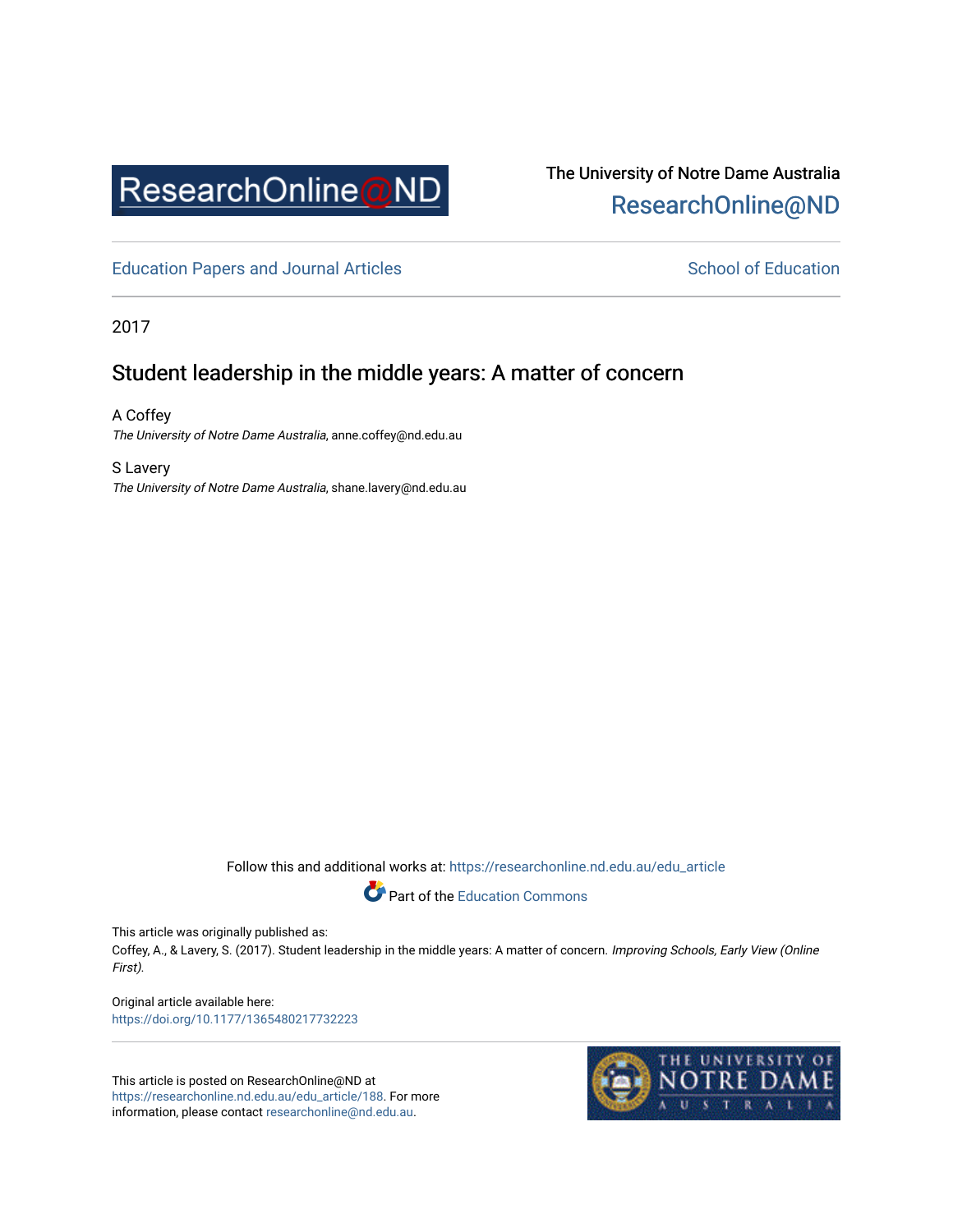This is the author's version of an article published in *Improving Schools,* October 2017, available online at <http://journals.sagepub.com/doi/full/10.1177/1365480217732223>

Coffey, A. and Lavery, S. (2017) Student leadership in the middle years: A matter of concern. *Improving Schools, Online First. doi: [10.1177/1365480217732223](https://doi.org/10.1177/1365480217732223)*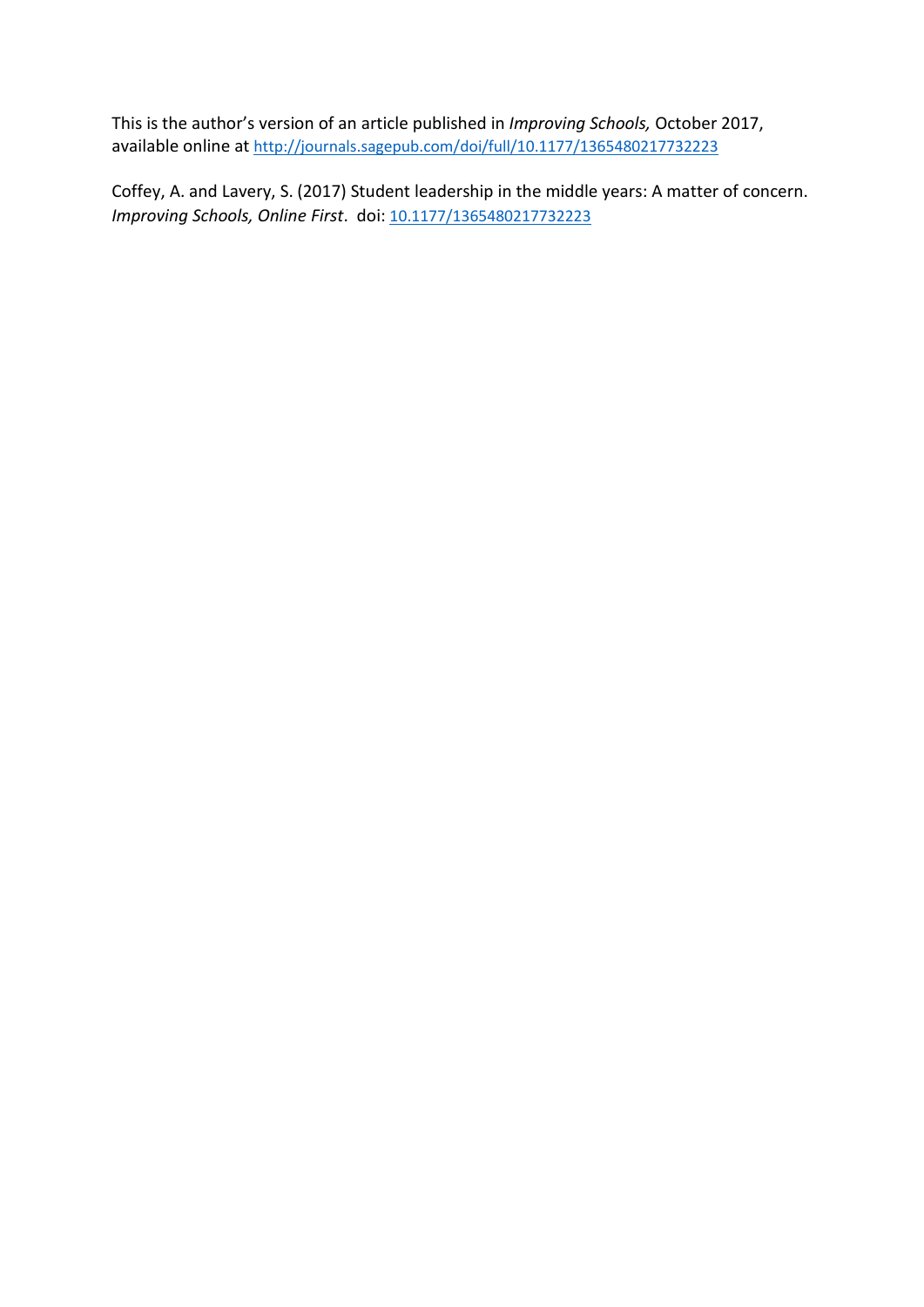#### **Student leadership in the middle years: A matter of concern**

## **Abstract**

Traditionally, student leadership has been seen as the prerogative of senior students. Very little research has been conducted on how schools nurture and develop leadership skills in students in the middle years of schooling. This article provides an overview of student leadership in six secondary schools with a particular focus on student leadership opportunities in the middle years. These schools were drawn from the Government, Catholic and Independent sectors in Western Australia. Specifically, the opinions and experiences of either principals or their delegates were sought in order to develop a sense of the importance placed on student leadership in the middle years and the types of leadership opportunities available to students. Initially, the literature is reviewed on student leadership per se and student leadership in the middle years. This review is followed by an outline of the purpose, research question and significance of the research. The research methodology is then explained, providing a summary of participants, the school contexts and methods of data collection and analysis. The subsequent section on results and discussion highlights three themes: the role of teacher leaders, student leadership structures in middle years and the holistic development of middle year students. The article concludes by providing a number of recommendations, in particular, the need to gain a 'student voice' in any understanding of student leadership at the middle school.

### **Keywords**

Adult mentors, inclusivity, leadership skills, middle years, student leadership, youth mentoring

#### **Introduction**

Student leadership matters! Schools have always had a fundamental obligation to develop young men and women who are knowledgeable and active learners. However, in the 21st century, schools must also develop confident and creative young people who are energetic and informed citizens with a strong sense of ethical understanding and personal and social capability (Dawkins, 2008). One practical way of promoting such attributes in young people is through school-based student leadership (Lavery & Hine, 2013). While it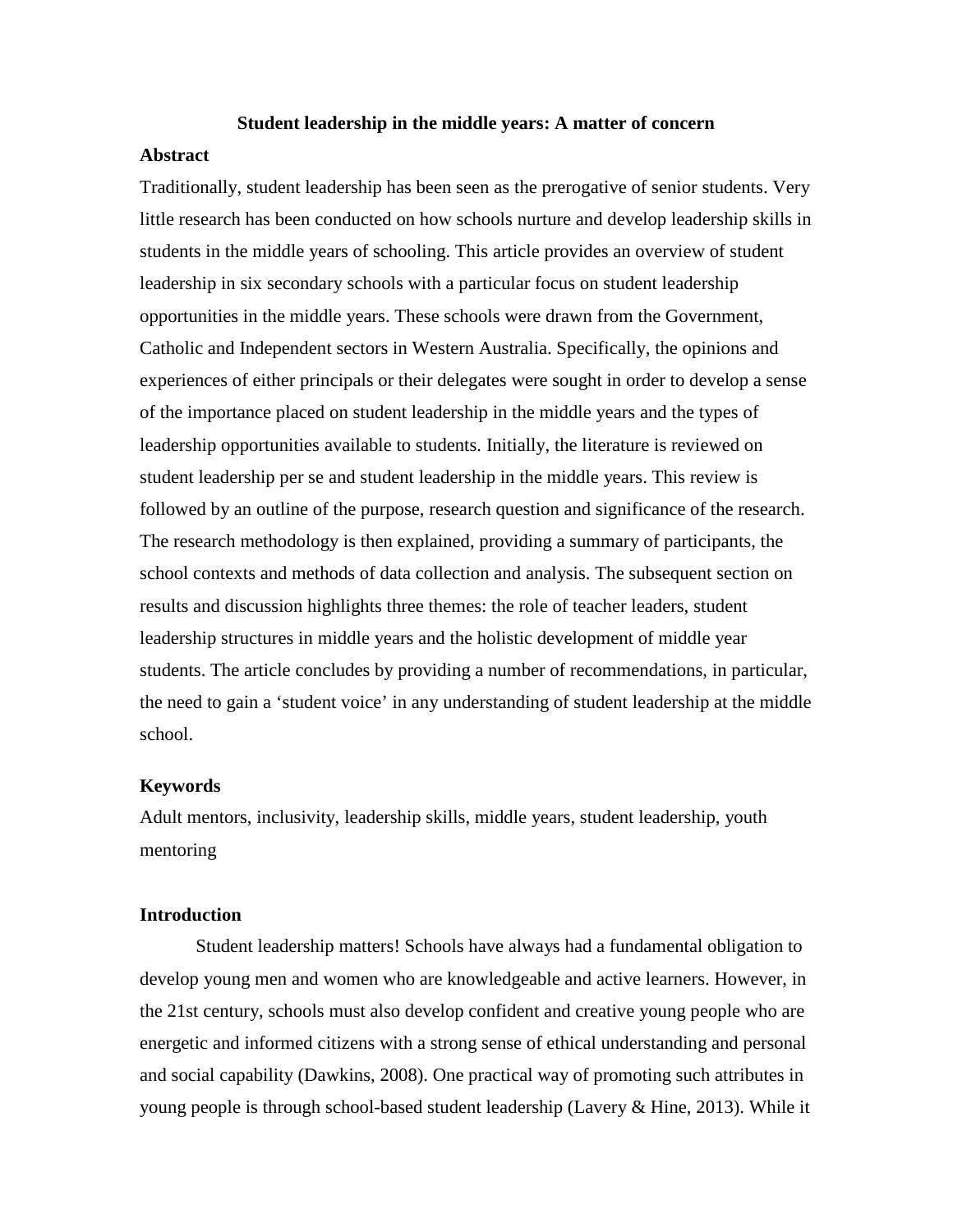is acknowledged that schools do not have sole responsibility for such development, schools are ideally situated to nurture and support the leadership potential of children during their pre-teen and adolescent years. Dempster and Lizzio (2007) identified the issue of the dearth of candidates, throughout society, to take on leadership roles as well as a general decline in 'general civic participation that may contribute to a declining interest in community leadership' (p. 277). This article explores the opinions and experiences of seven teachers actively involved in the promotion of student leadership in the middle years of schooling. Underpinning this research is a belief that student leadership development in the middle years of schooling forms a critical pathway from primary school-based leadership to models of leadership exercised at senior secondary level and beyond.

#### **Review of the literature**

Two key themes in the literature on student leadership underpinned this research into ways student leadership in the middle years is promoted in secondary schools. These two themes are student leadership in general and student leadership in the middle years. The literature on student leader- ship in general focuses predominantly on student leadership in senior secondary years and to a lesser degree in primary schools. Key areas in this literature include what student leaders do, the ways student leaders are supported, as well as benefits and concerns associated with student leadership. In contrast, the manner in which student leadership operates in the middle years is less well understood. Therefore, student leadership in the middle years should be considered in conjunction with an overall understanding of student leadership in general. The literature on middle school leadership focuses on the manner in which age-appropriate opportunities for leadership contribute to the holistic development of student identity and how these opportunities can occur in a range of both formal and informal settings.

## *Student leadership*

There is a strong sense that student leadership should be centred on ministration, namely, civic service (Dugan & Komives, 2007), or servant leadership (Lavery, 2007) or leadership as ministry (Willmett, 1997) whereby students develop a belief that their talents are to be used for others and the common good (Ryan, 1997). Such an approach to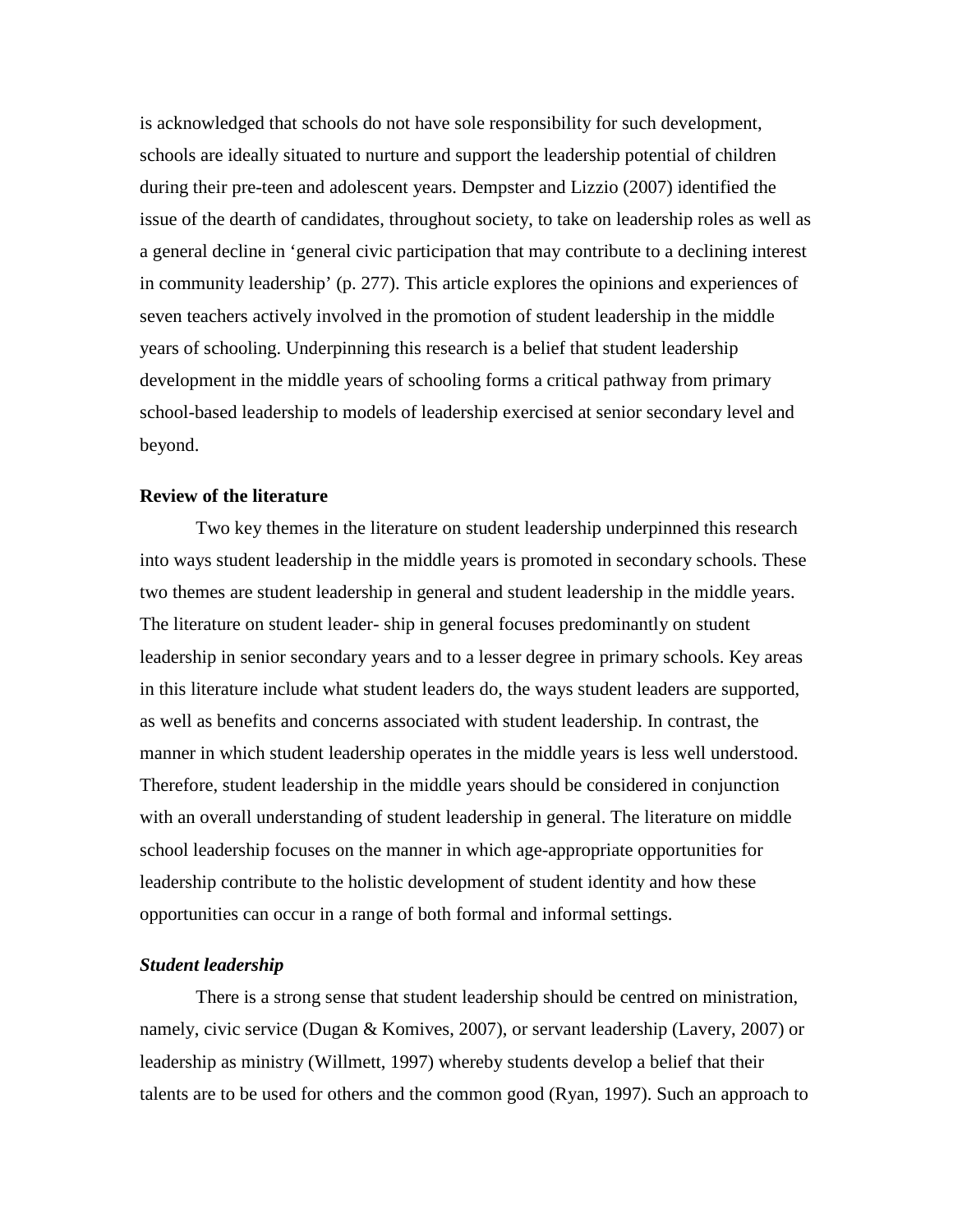leadership is well described in the general body of leadership literature (Culver, 2009; Greenleaf, 1977; Marzano, Waters & McNulty, 2005) where its central dynamic is that of nurturing those within an organisation. Furthermore, service forms a key component of transcendental leadership, a leadership approach based on trust, inclusivity and participation (Okomo-Okello, 2011).

Progressively, there has been an appreciation of the value of leadership training and development for elected student leaders (Buscall, Guerin, Macallister, & Robson, 1994; Chapman & Aspin, 2001; Mardon, 1999). Such training often takes the form of a school camp or leadership in-service day. Various commentators (Dugan & Komives, 2007; Gray, 2002; Hart, 1992) have stressed the place and value of an adult mentor working with elected student leaders. In particular, the school principal can have a significant role in the development of student leadership through actively working with student leaders or by sponsoring a leadership-friendly environment for students (Lavery & Hine, 2012). In conjunction with appropriate training and support, it is important that schools provide positive student leadership opportunities and experiences for all students (Hay & Dempster, 2004).

Evidence suggests various benefits for students involved in school-based leadership. That is, student leadership is not without its rewards (Hawkes, 1999). For instance, there are advantages for student leaders working in collaborative activities such as team projects (Gordon, 1994), student councils (Carey, 1994) and student leadership teams (Appleton, 2002). Researchers have also observed that when students are given opportunities to lead, they can play a significant role in various school decision-making processes (Rafferty, 1997); they can make a genuine and significant contribution to the school community (Lavery 1999), and they are able to effect change (Carey, 1994). Further benefits include the development of confidence and self-esteem (Tucker, n.d.), improved leadership skills (Hine, 2013) as well as the opportunity to serve others (McNae, 2011). There is also, what Hawkes (1999) calls, 'the privilege of being given the gift of control, of influencing the actions and thoughts of others' (p. 22).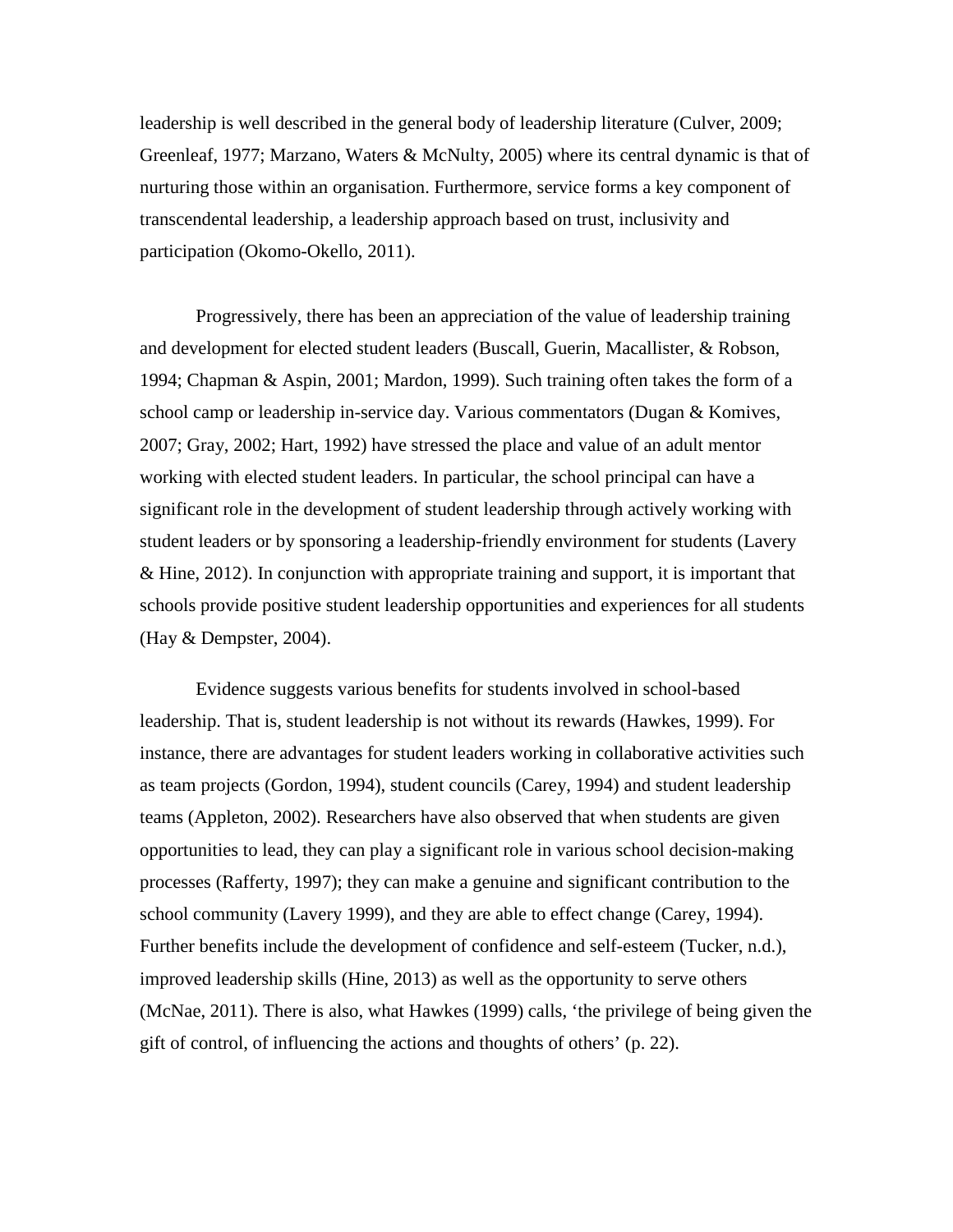There are certain concerns related to student leadership. In particular, student leadership can sometimes be little more than manipulation, decoration or tokenism (Gordon, 1994; McNae, 2011; Rafferty, 1997) where teachers use student leaders in a contrived manner to promote their own agendas. One might well wonder what form of student leadership such a dishonest approach would encourage? Hawkes (1999, p. 22) warns that society 'does not want mere managers, it has no need for the "controllosaurus"'. Rather, the challenge for schools is to develop selfless leaders, 'shepherds who are prepared to lay down their life for their sheep' (Hawkes, 1999, p. 22).

Swan (2014) raises the concern that despite the prevalence of student leadership programmes in schools, few provide clear instruction about leadership. Arguing the need for schools to actively promote global awareness and develop effective citizens, Swan asserts that there must be a 'cognitive element' (p. 43) in overall student leadership programmes as students need to 'have a great capacity to think deeply about issues and about their own place in the world' (p. 43). He contends that student leadership programmes must be broader in their scope and incorporate discussions about issues such as discrimination and women's rights, value contributions from students with disability and consider leadership perspectives from other countries. As Swan points out,

Students should participate in leadership discussions, analysis, and activities that build their future capacity to either lead or choose responsible and effective leaders in the future. If we, as educators, cannot guide students today to become aware, knowledgeable and skilled in leadership concepts, then who will guide them? They may never get another opportunity. (p. 45)

In a similar vein, Archard (2012) notes that leadership can be both taught and developed. However, it is not just about teaching theory but rather the development of skills for leadership across multiple contexts. Arguing, in particular, for the development of leadership in girls, Archard reiterates the powerful role of education in influencing the future life trajectory of students.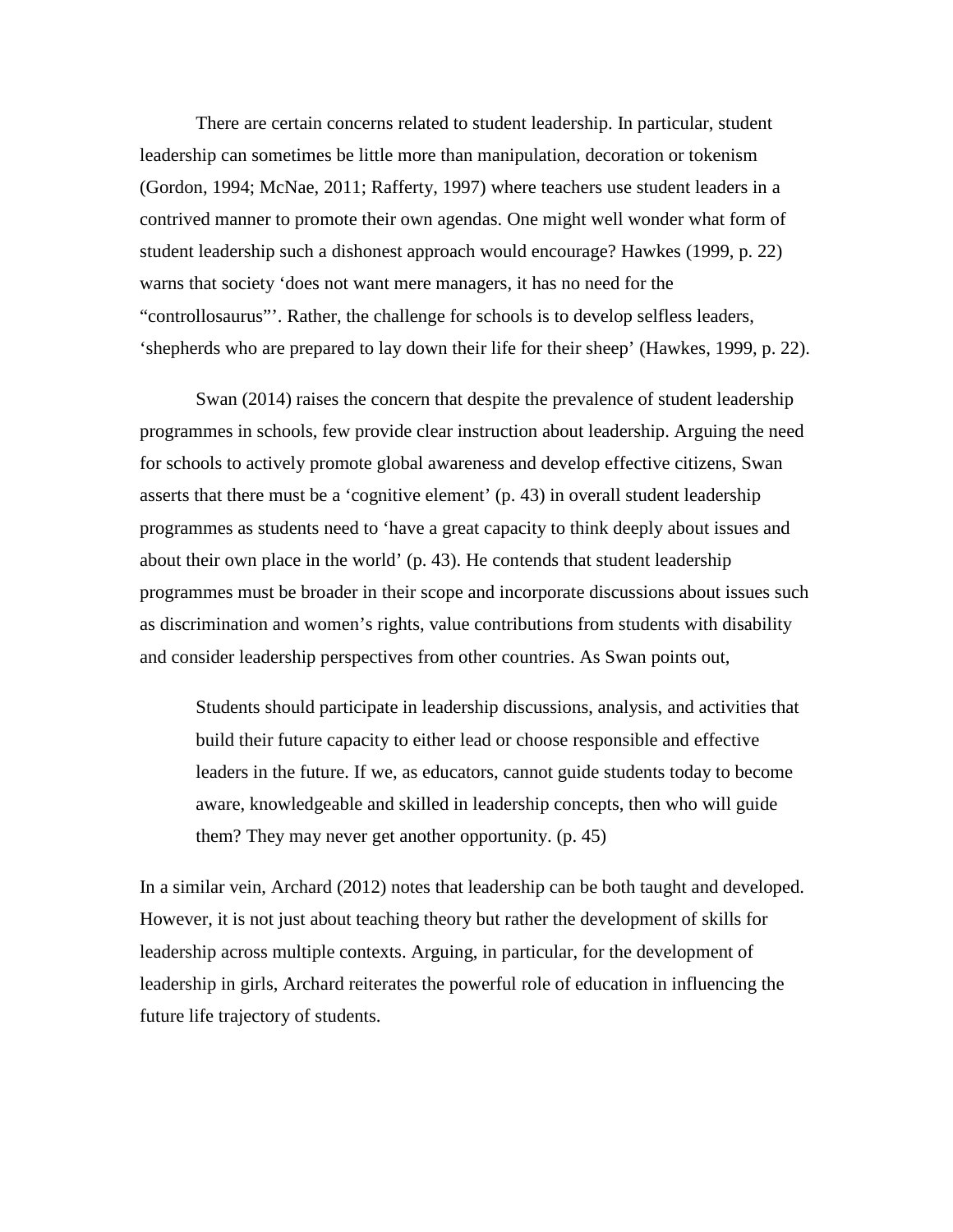#### *Student leadership in the middle years*

The middle years is a term that can be used to describe students from the ages of 10 to 15 years and comprises the transition from childhood to adulthood. During these years, a range of significant physical, emotional, cognitive, social and moral changes occur. Adolescents will be shaped by the various life experiences that they encounter throughout these important years. Bowman (2013) states that

Before one can lead others, one first has to lead oneself. Leadership development for middle school students begins with a quest to discover who you are, what you care about, and why you do what you do at pivotal moments in your life. (p. 59)

The quest for 'self-discovery' that occurs for students during the middle years sees schools uniquely placed to assist students in this critical journey. Schools have an important role to play in providing a variety of opportunities that will enable adolescents to come to know themselves as individuals. The successful transition to adulthood very much depends on it. An important question to emerge, therefore, is what type of school environment can facilitate the passage to a self-actualising adult.

The National Middle School Association (NMSA, 1995) in the United States indicates that in order to support the development of self-actualising adults, educational programmes for students in the middle years need to be developmentally responsive, challenging, empowering and equitable. Hence, the school environment for early adolescents must ensure that decisions pertaining to all aspects of student interaction with the school are grounded in the unique nature of the early adolescent. Student leadership opportunities provide a strong foundation for students to develop in each of the areas prescribed by the NMSA. Thus, it may be expected that middle school student leadership would 'look different' to that evidenced in the senior years of both primary and secondary schooling as the needs of the young adolescent are not the same as for younger children and older adolescents.

Freeborn (2000) links the school's 'thinking curriculum' comprising the development of cognitive skills, critical thinking, reasoning and creative thinking to opportunities for student leadership provided for students. Freeborn contends that linking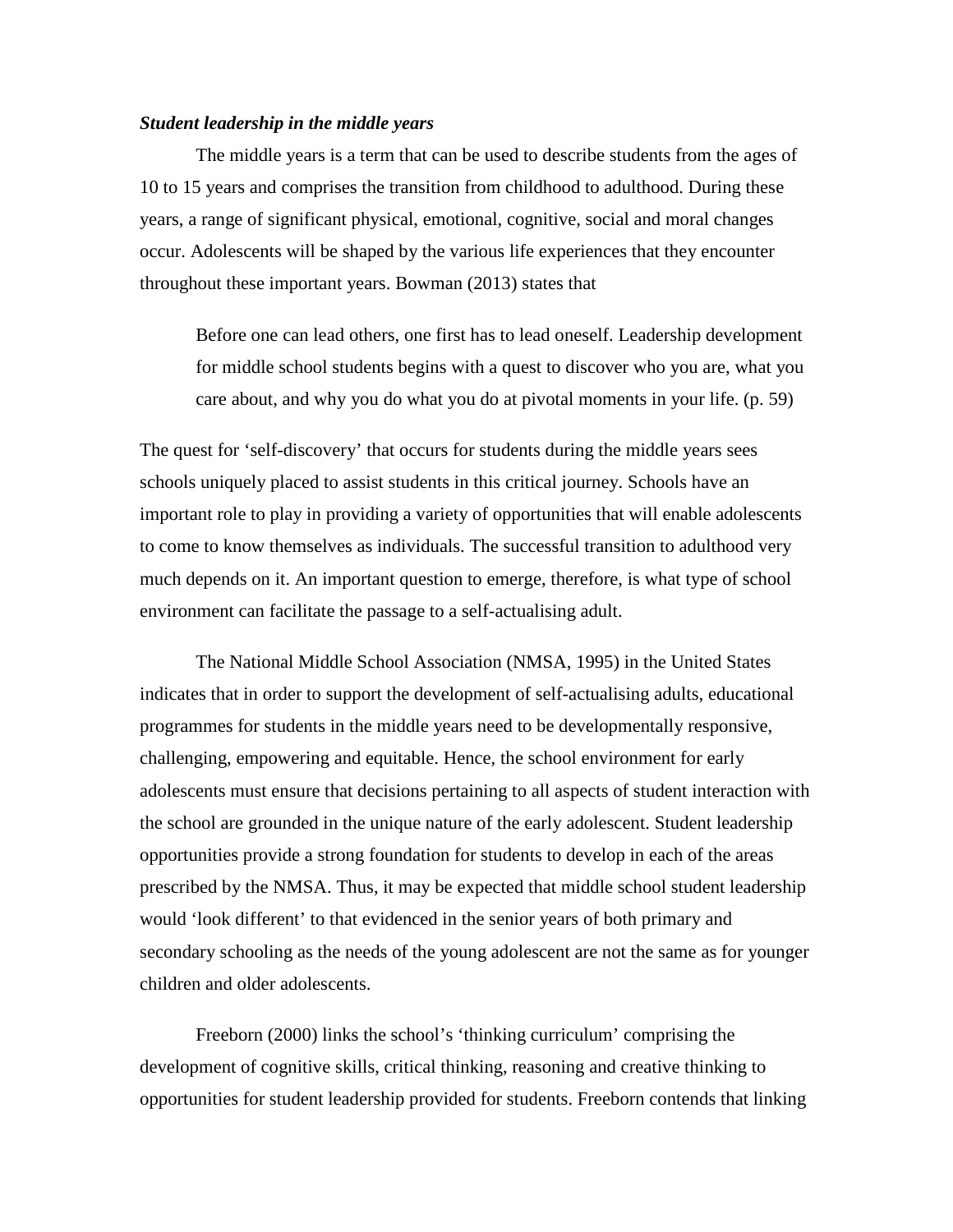the academic curriculum with student leadership programmes is a powerful means of developing student excellence. Bowman (2013) points out that students in the middle years hold strong convictions and beliefs about a range of issues and that leadership, for these students, 'is a lens through which to view the world, not a checklist of things to do' (p. 63). He argues that the essence of 21st-century leader- ship development for adolescents centres much more on being 'in influence' than being 'in control'. Bowman further contends that middle year students need to develop two types of leadership skills. The first is termed 'executive' leadership skills and pertain to both the capacity and power to make the right decision when required. Sadly, it would appear that the students themselves rarely have the opportunity to exercise this type of leadership in their everyday lives at school. It might be surmised that this type of leadership is exercised more at the senior secondary level (Hine, 2013). The second type of leadership is termed 'legislative leadership' and relies more on persuasion, 'political currency, and shared interests to create the conditions for the right decisions to happen' (Collins, 2005, p. 11). Providing more opportunities for students to make authentic decisions within the classroom would be one way for students to develop legislative leadership skills.

In summary, it might be tentatively concluded that opportunities for students in these middle years to develop their leadership skills would assist schools in developing programmes that reflect the goals stated by NMSA. It is apparent that the concept of student leadership in the middle years of schooling focuses more on the development, rather than execution, of executive leadership skills. This observation is in contrast to evidence from the literature which predominantly focuses on the ways senior secondary students exercise leadership, the motivation behind their leadership and the support that they need to exercise their leadership.

## **Purpose and research question**

The underlying purpose for this study into ways middle school student leadership is promoted in secondary schools stemmed from the perceived absence of research evidence in this field. The purpose was twofold. First, it was to provide a snapshot of middle school student leadership structures in six secondary schools. Second, it was to explore those opportunities middle school students might have to exercise leadership. In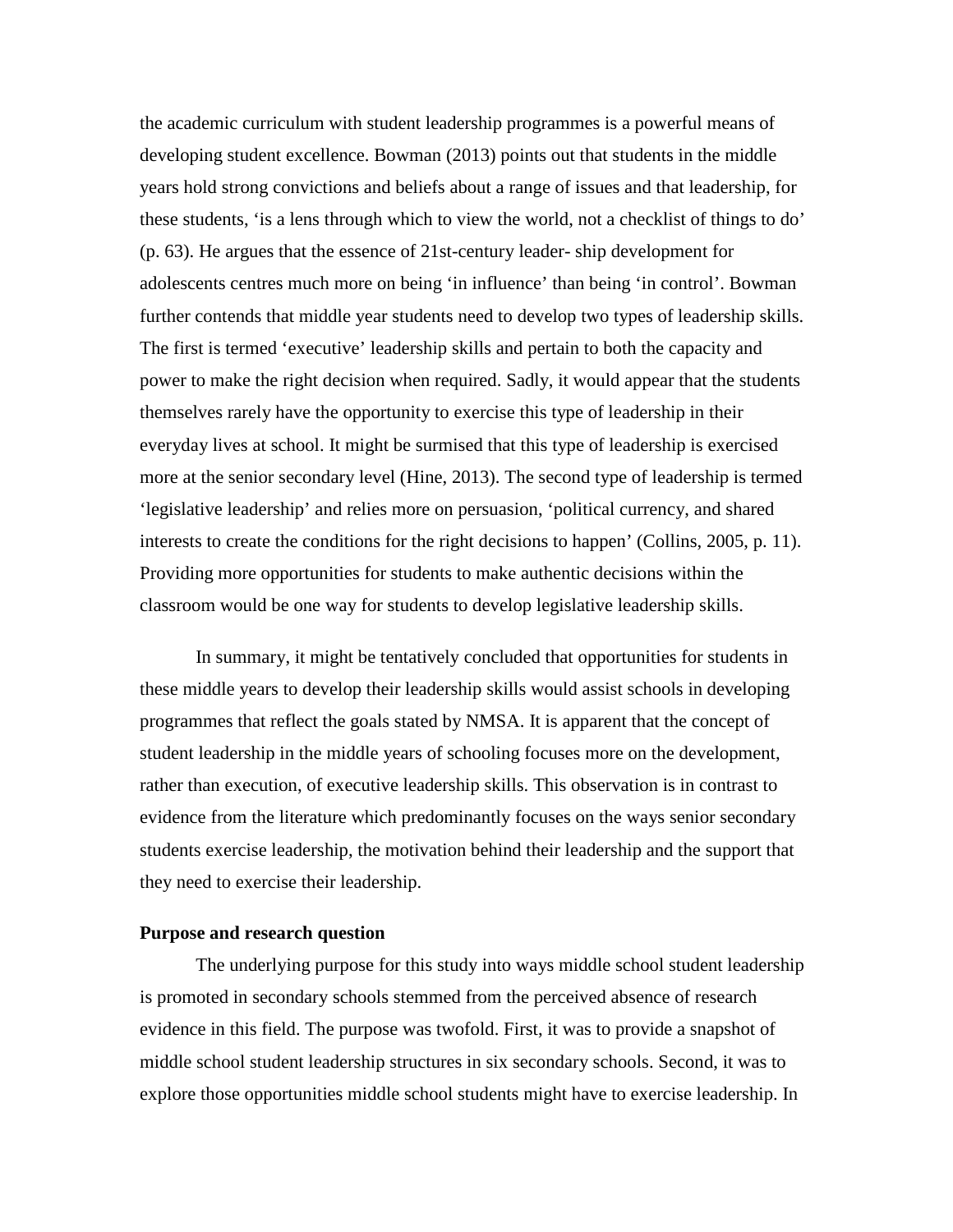the light of the purpose of the research, there was one primary research question: In what ways is student leadership promoted and developed in the middle schools years?

## **Significance**

The significance of this study lies in the potential to add to the body of knowledge on ways student leadership in the middle years is evidenced in secondary schools. Since the mid-1990s, researchers have increasingly explored the place of student leadership in schools. However, this research has focused primarily on senior secondary students (Carey, 1994; Dugan & Komives, 2007; Hine, 2013; McNae, 2011) or, to a lesser degree, on primary school student leadership (Chappell, 2012; Conn, 2014; Myers, 2005). By comparison, the concept of student leadership in the middle school appears underresearched, particularly in Australia (Truss, 2006).

### **Theoretical perspective**

The theoretical perspective for this study involved an interpretive epistemology incorporating a symbolic interactionist lens. Interpretive social science strives to understand the complex world of lived experience from the viewpoint of those who live it. The focus of interpretive inquiry is, therefore, to discover what is meaningful or relevant to people being studied and attempts to gain a feel for their social reality (Neuman, 2006). Within interpretive social science, there are a number of theoretical perspectives that emphasise different elements of human action. One such theoretical perspective, and the one which underscores the approach within this study, is symbolic interaction- ism. Essential to the notion of symbolic interactionism is the positioning of the researcher in the setting of those being studied, of considering the situation from the viewpoint of 'the actor'. Methodologically, symbolic interactionism directs one to take, to the best of one's ability, the standpoint of those being studied (Crotty, 1998). Consistent with interpretive inquiry and a symbolic interactionist perspective, this study allowed the researchers to examine the lived experience of student leadership in the middle years of schooling from the standpoint of teachers well versed in working with this age group of students.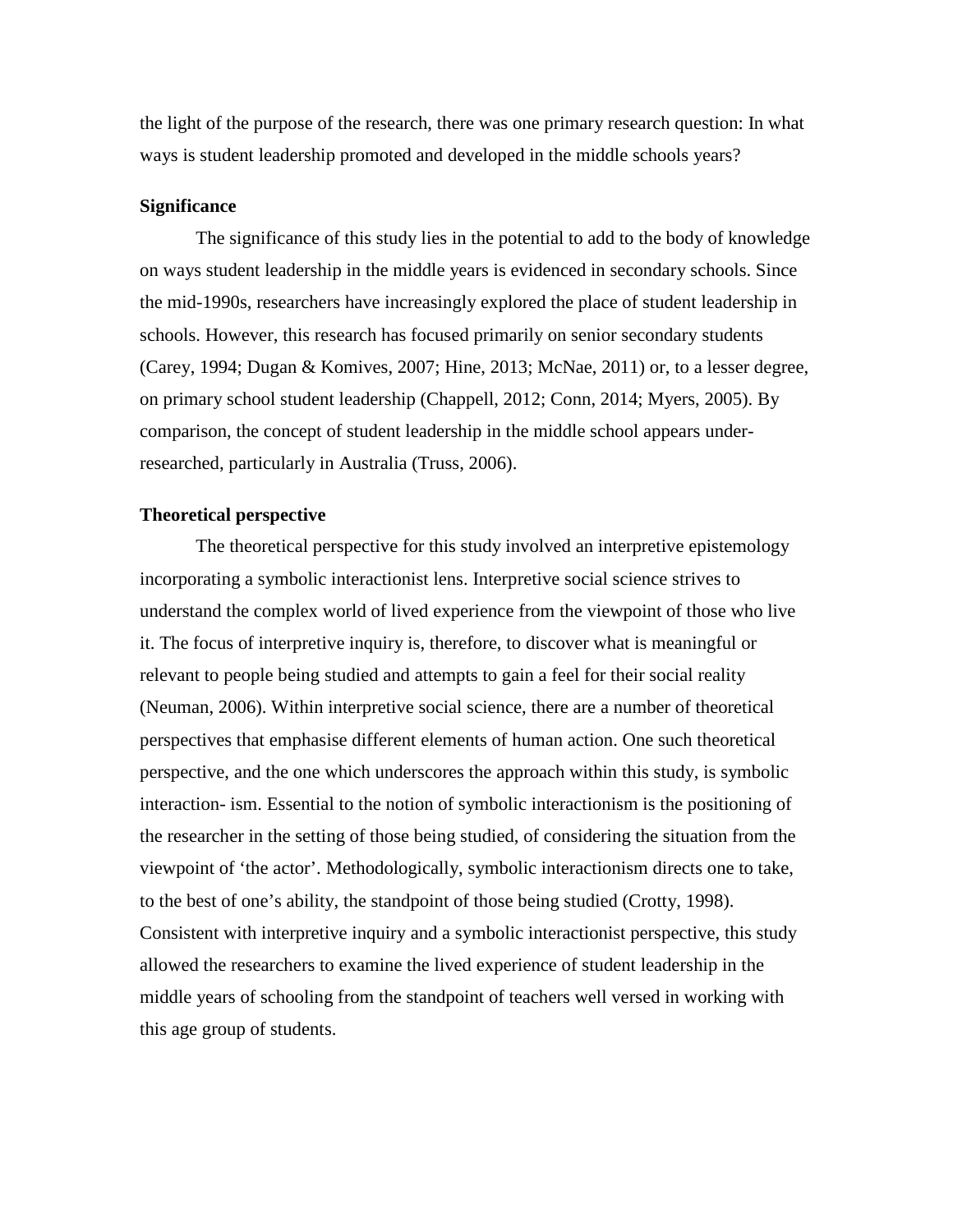## **Methodology**

## *Participants*

Seven teachers volunteered to participate in this research. All held senior leadership positions in their respective schools and all were involved in some capacity with their school's student leadership programme. These participants included the following: Principal, Acting Principal, Deputy Principal (Middle School), Heads of Middle School and Head of Student Engagement and Learning.

## *Context*

The context involved six secondary schools, from a range of socio-economic backgrounds within the Perth metropolitan area. A brief outline of these schools included the following:

- School A: A boys school in the Uniting Church tradition established in 1897 and catering for students from Years 1 to 12;
- School B: A co-educational Independent Public school established in 2001 and catering for students from Years 7 to 12;
- School C: A co-educational Independent Public School established in 1978 catering for students from Years 7 to 10;
- School D: A co-educational Independent Public School established in 1967 catering for students from Years 8 to 12;
- School E: A Catholic co-educational school established in 1983 catering for students from Years 7 to 12;
- School F: A Catholic girls school established in 1938 catering for students from Years 5- to 12.

These schools were deliberately chosen to provide maximum variation sampling (Patton, 1990) across a wide range of school types – educational sectors (Independent, Government and Catholic), school types (co-educational, boys, girls) and enrolment practices (K-12, Years 1–12; Years 7–10; Years 7–12 and Years 8–12).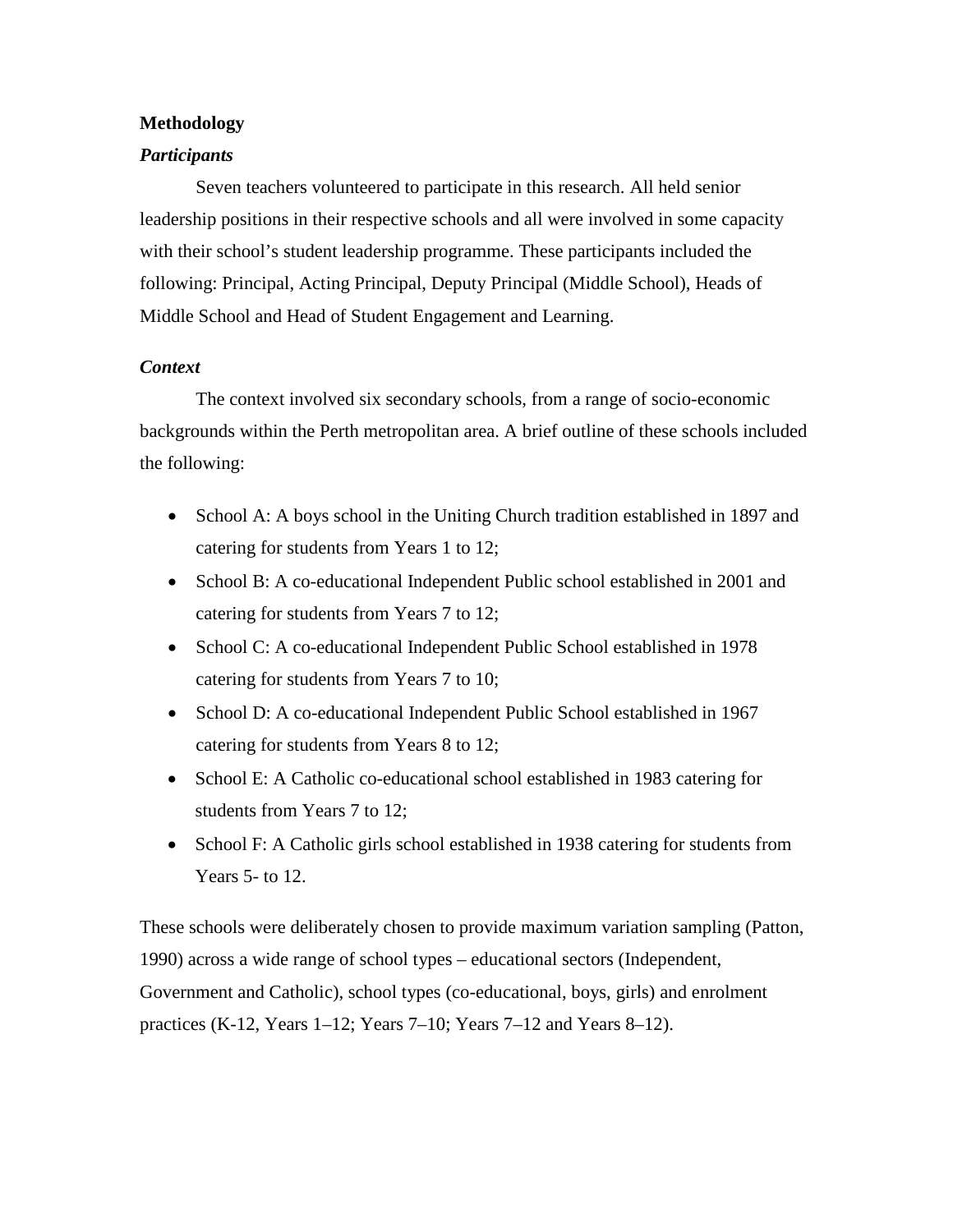#### *Data collection and analysis*

Data were collected primarily through six audio-recorded semi-structured interviews between the researchers and a key staff member involved in the middle school at the respective schools. In the case of one school, two staff members contributed to the interview. An interview guide (Appendix 1) was used to frame the discussion. The key focus areas inherent in the guide included the perception of student leadership in general, student leadership structures in the school, the form of student leadership in the middle years and the role of adult teacher leaders (mentors). The interviews lasted approximately 50 minutes. Such exchanges were opportunities for the participants to express their perceptions, insights and opinions of middle year student leadership (Years 7–9 or Years 8–9) in their own language. Field notes were also used to record any salient data as they emerged during the course of the interviews.

Drawing meaning from these kinds of data requires methods of qualitative data analysis and the adoption of a qualitative, interpretivist paradigm (Neuman, 2006) to inform the methodological conduct of the study. This approach places high importance on interpreting and under- standing meaningful social interactions (Weber, 1947) and the empathetic understanding of everyday lived experiences, or 'Verstehen' (Neuman), from the perspective of those who live those experiences. Content analysis was the particular methodology used to explore the participants' understandings and experiences of student leadership in the middle years. Content analysis allows the researcher to understand the perspectives of research participants through unwrapping the meaning of the text or their words (Berg, 2007). The researcher thus examines the text for common themes, patterns, symbols, topics and shared mindsets as described by the participants.

The specific format for analysing the data followed that described by Miles and Huberman (1994), that is, data collection, data reduction, data display and conclusion drawing/verification. First, the researchers read the interview transcripts. Second, the data were reduced through identifying emerging themes where each researcher selected specific segments of language that emphasised particular themes. Finally, these segments were visually displayed under each theme heading whereby both researchers viewed the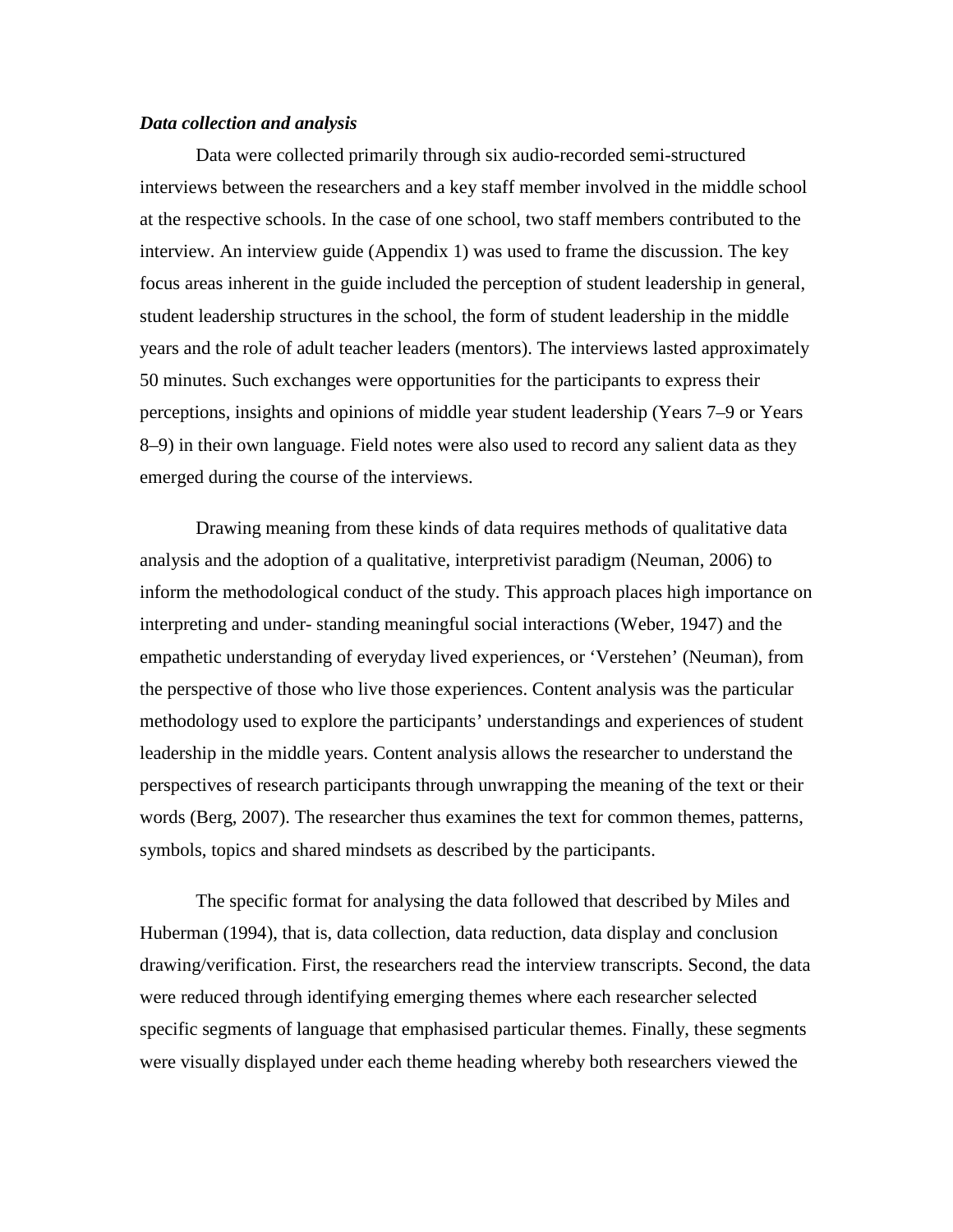lists and collectively selected appropriate exemplars of each theme. Field notes were referred to where applicable.

## **Results and discussion**

Three key themes emerged from the interviews. These included the role of the teacher leaders (e.g. principal, head of middle school and classroom teachers), student leadership structures (formal and informal) and a focus on the holistic development of middle year students.

#### *Role of teacher leaders*

It was evident from participants' comments that staff provided significant support for student leaders in the middle school. Such staff could include homeroom teachers, heads-of-year, teachers responsible for portfolio areas and middle school coordinators. There was an indication in one school that Year 12 student leaders were encouraged to work with middle school student leaders. The importance of adult support for student leadership cannot be overestimated, especially at middle school. Older peers may also have a role to play in supporting middle school student leaders.

The participants were asked to comment on the role of the principal in developing student leadership in the middle years. A number of elements were described. Importantly, each interviewee described the crucial nature of the principal in 'overseeing' structures to support the development of leadership capabilities in middle year students. An ethos of student leadership in the middle years, in particular, could only develop with the backing of the principal. With respect to the need for a whole school approach to student leadership, one participant commented that

I don't see student leadership in the middle school as being formalised. It is formalised in that you have your student council but if you want to do it really well you have to have a whole school culture that looks for and supports and celebrates the strengths the students have.

Having a whole school approach to the development and support of student leadership relied heavily on the imprimatur of the principal. Another participant commented,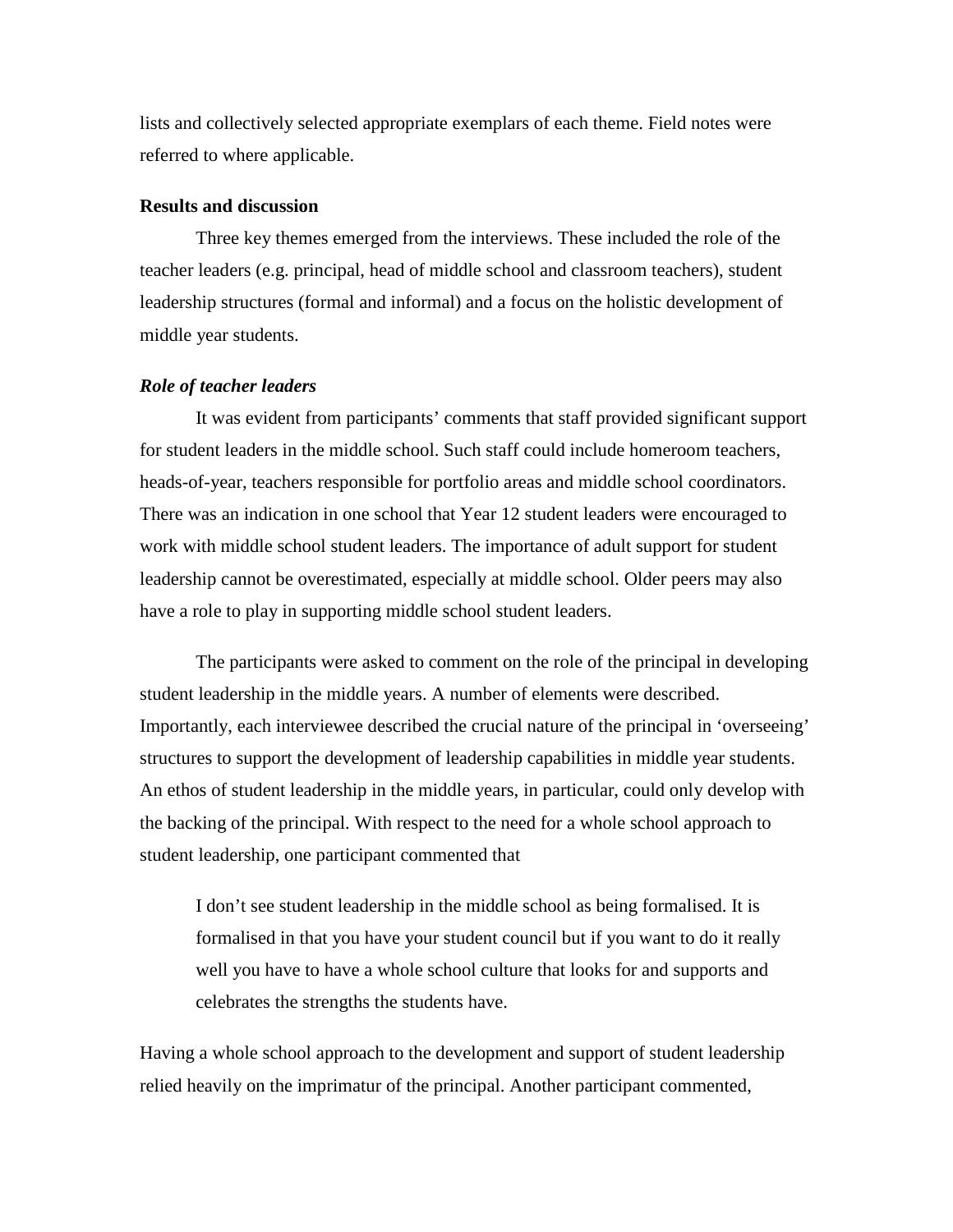If you look at the wider picture of building confident students then you have to do it across different year levels so it is going to look different from year 7 to 12. At year 12 we are preparing them to move onto further study or work and see themselves as an adult and take that responsibility on. In year 7 you are only introducing that as an idea to them.

A concomitant aspect of the principal's role was that of modelling good leadership qualities. Indeed, one participant commented that the principal needs to realise that 'he is the greatest role model on the campus across the school'. Mitra (2005) points out that 'the leadership style of those holding the most power can affect the implementation and success of group activities' (p. 547), so it is unsurprising that participants would refer directly to the key role of the principal in promoting student leadership in the middle years.

Having direct contact with the middle school student leaders was important as this contact pro- vided an avenue for principals to acknowledge student work. Such conversations provided an opportunity for principals to share how they lead from the 'front, middle and behind'. Frequently, student leaders in the primary school years have ongoing and frequent interaction with the senior leadership team (Hine & Lavery, 2015). That students entered secondary school having had leader- ship opportunities in the primary school presented an opportunity to build on these previously developed skills. One participant commented that 'when kids come into year 7 they have run assemblies, maybe not on the same scale, but they know what is required and we ignore that for years'. In a similar vein, another participant commented that 'we often get feedback (from primary schools) that they send students to us and those kids were doing so many things in primary school and they come into year 7 and we treat them like little kids and we don't see their potential'. There was general recognition that the students in the middle years needed the opportunities to build on leadership qualities that had been developed in primary school in order to 'step up' to the leader- ship requirements in the senior years.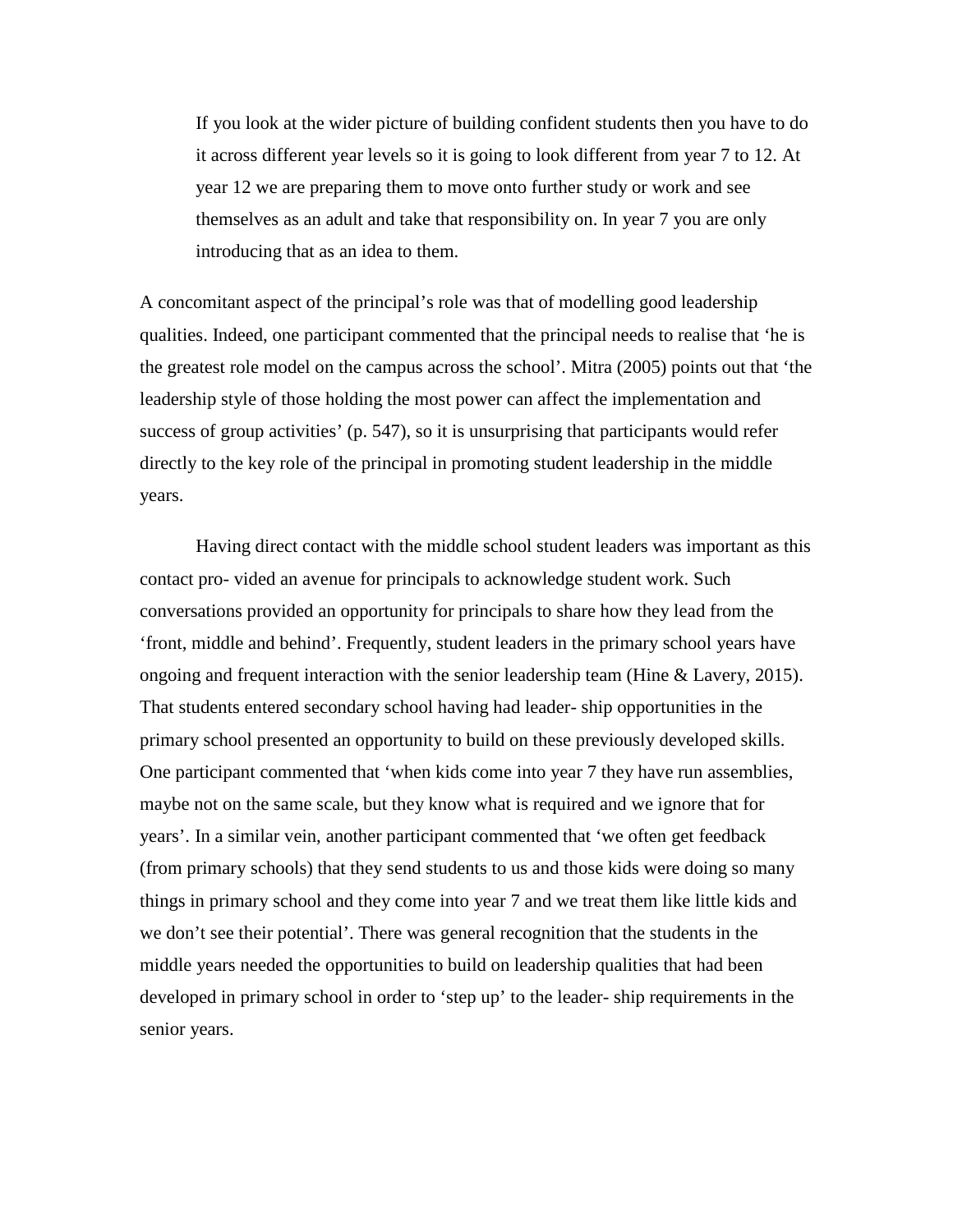Participants also commented on the important responsibility of the principal to select the 'right' staff to head up the various leadership positions in the middle school. The appointee needed to be someone who could relate to middle year students and identify opportunities to develop leadership qualities across the cohort. Selection of the right person for the position was an example of how the principal sets the standards for all. In summary then, the principal was considered crucial to student leadership in the middle years. One participant noted that their current principal was a strong sup- porter and that 'when you haven't got it you probably don't notice it but when you have someone who is very influential [in encouraging student leadership in the middle school] you do notice how significant it is'.

Participants believed that expectations in the role of middle school leaders were, in many ways, similar to those of the principal when it came to the development and support of middle school student leadership. One participant was quite specific in noting she needed to 'have leadership as her goal in conversations with her middle school team and other heads of year'. She saw herself as a mentor to the middle year students and someone with whom the students could discuss their strengths and weaknesses. Similar to the principal, having a presence at school events and other occasions was important as it showed the student leaders that their efforts were valued. Supporting colleagues who had ideas about the provision of leadership opportunities was an important feature of middle school leaders. Furthermore, identifying students with leadership potential and working with teachers to support the development of leadership qualities within these students were mentioned as a particularly important element of a middle school leader's role.

From the above, it is apparent that the principal and other teacher leaders have a critical role in both encouraging and supporting student leadership in general and, more specifically, student leadership in the middle years. Such findings support literature on student leadership, which high- lights the premier role of key adult mentors in the development of leadership dispositions in stu- dents (Dugan & Komives, 2007; Gray, 2002; Hart, 1992), especially the principal (Lavery & Hine, 2012).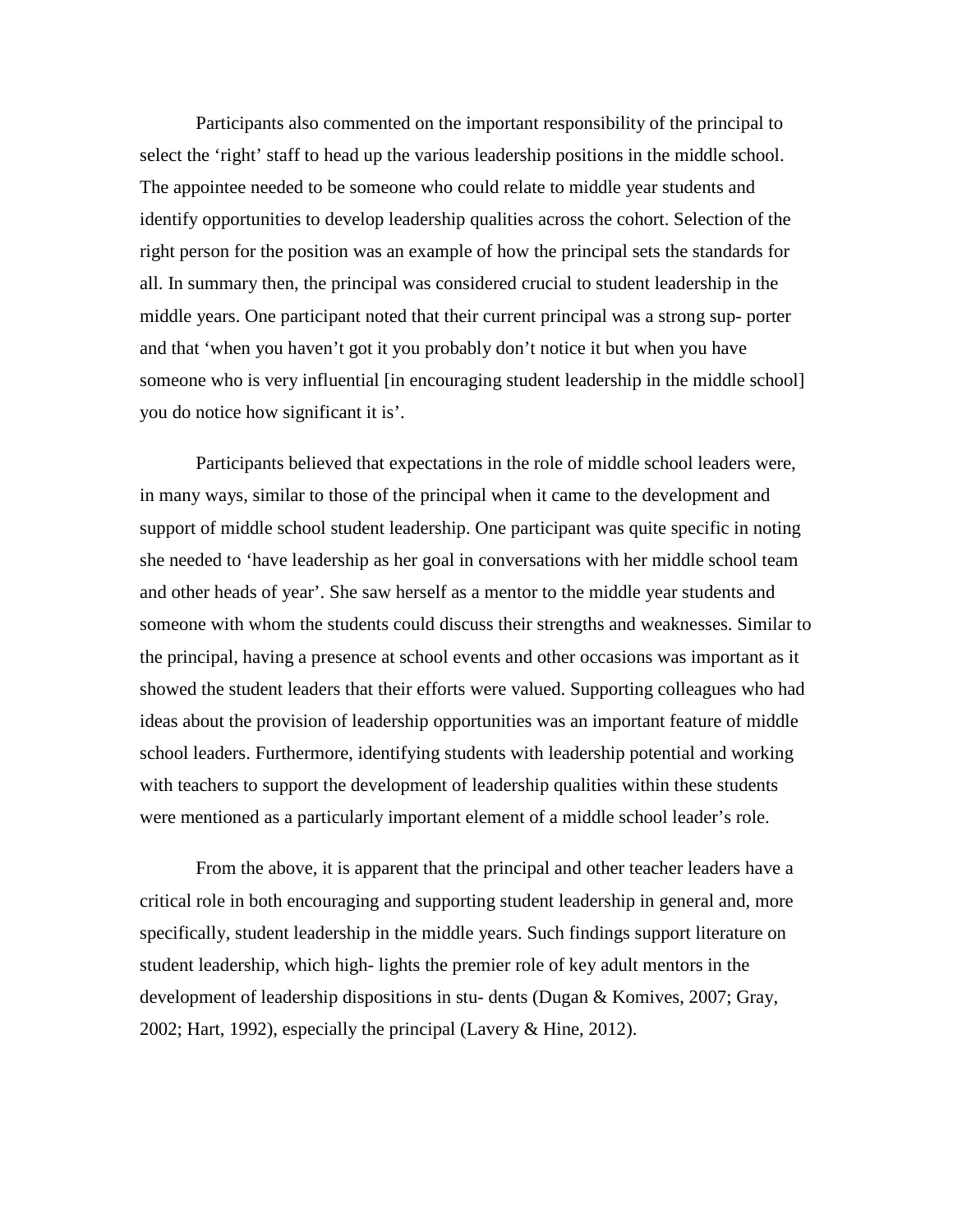## *Student leadership structures (formal and informal)*

All seven participants highlighted the value of student leadership within secondary schools. There was a strong sense that while formal leadership positions such as student councils were important, participants believed that student leadership entailed more than simply the elected leaders. Student leadership was considered multifaceted where participants pointed to the significance of informal leadership in the student body. That is, those 'without the badge' should also be given opportunities for 'their voice to be heard'. As one participant noted, student leadership was not simply 'about anointment or appointment' of students 'who show leadership because it comes naturally'. These comments support the notion of Keefe and Andrews (2011) who noted that student leadership is 'no longer a linear construct that filters down from the school administration to a privileged few' (p. 21). Rather contemporary notions of student leadership have more democratic overtones with opportunities being made available for students to exhibit leadership qualities in a range of different circumstances.

Each of the schools in the study operated a designated student leadership programme involving students elected to formal leadership positions. In all cases, there was a head boy or girl, or both. It was evident from participants' comments that Year 12 student leadership was the more visible and overt form of student leadership in each of the schools. When asked to describe their school's structure of student leadership, participants talked about senior school captains, head boy and head girl, house captains in Year 12, Year 12 prefects and Year 12 'portfolios'. The subsequent Year 7–12 student councils or portfolios tended to be senior student driven. The general focus of student leadership tended to be one of to serve, serving others, service or stewardship.

Participants in co-educational schools also commented on the issue of gender balance or gender differences, with concerns raised over the participation of boys. As one participant noted, 'we do our best to keep the gender balance but it doesn't always work out that way'. This situation appears to be of particular concern in the middle school. A second participant remarked, 'there have been real issues getting boys for the middle school positions – sometimes no boys nominate'. This participant went on to question: 'are we feminizing the (leadership) activities?' He commented further, 'boys don't want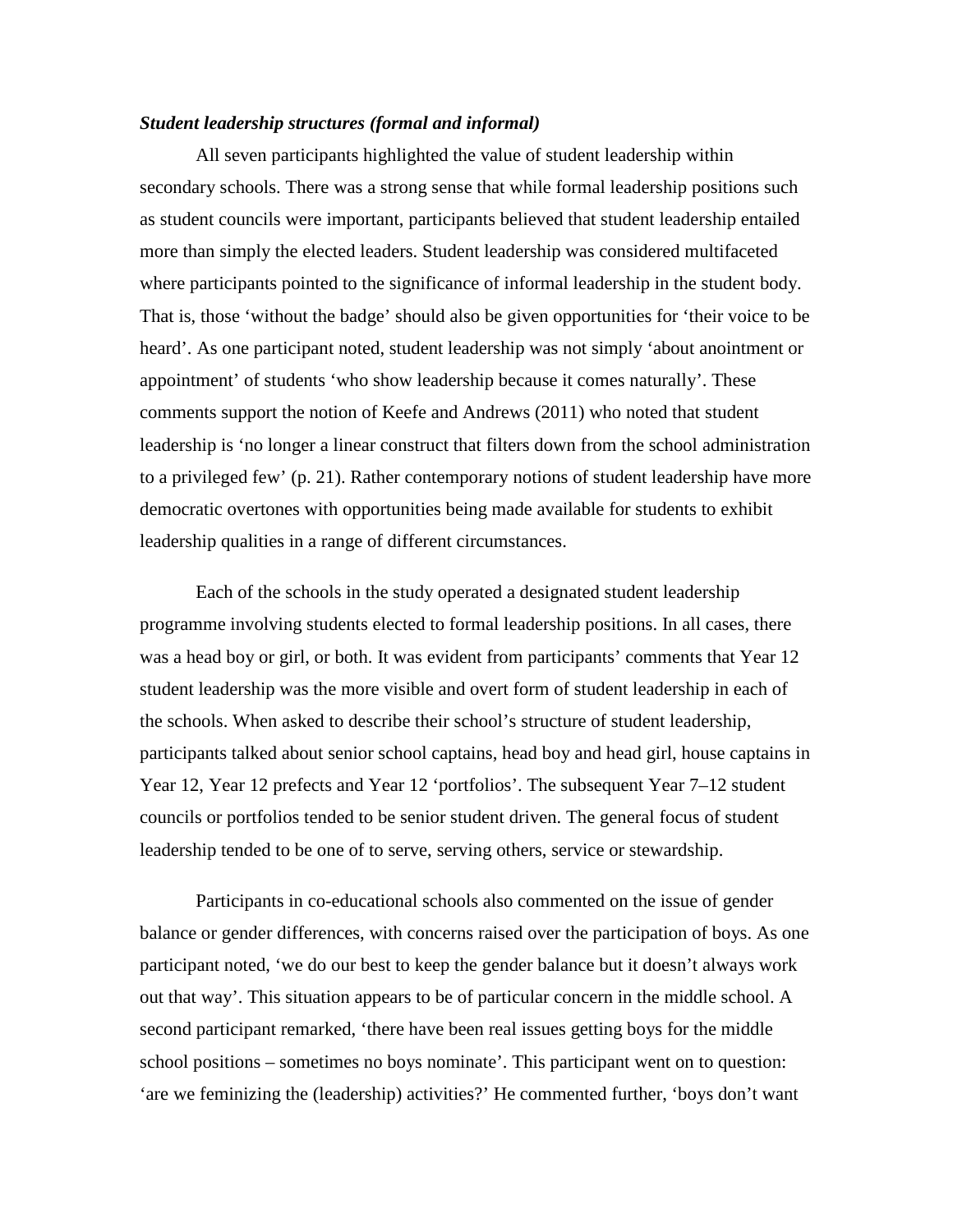to be seen to be a part of organising something they perceive more attractive to girls'. A third participant proffered, 'Girls tend to be better organised and can appear to be better leaders'. As she pointed out, 'boys tend to have a great idea and then drift. Boys are easily pulled away; it's more fun to kick a footy'.

The structure of middle school leadership varied considerably within the six schools. One school replicated the Year 12 student leadership structure in Year 9 with two middle school captains and a middle school leadership team, all of whom had portfolio positions. These portfolios included sport, liturgy, service, academics, music, media, performing arts and visual arts. A second school rejected this approach. The respective participant stated, 'We have senior school captains and house captains, but we will not go down that path in middle school leadership'. As he explained, 'we have a structured program to give every student the opportunity of being a leader'. Specifically, he noted that leaders are appointed 'in a whole range of roles, but rotate through a semester basis'.

Some schools incorporated their middle school leadership within the overall student leadership structure, where, as one participant observed, 'older students do dominate and this might explain the lack of interest by the younger students'. Other comments included the following: 'leadership is not really obvious in the middle years', 'I see student leadership in the middle school as some- thing that is lacking' and 'we don't want student leadership in the middle years to be seen as a bunch of jobs'. The last comment alludes to the conception of student leadership in the middle years being more than formalised leadership structures. Instead, it could be as simple as 'differentiating the curriculum within the classroom to make an opportunity for someone to succeed instead of being the person who fails all of the time'. These sentiments are in accord with the view of Bowman (2013) who states that

Life in contemporary middle school classrooms and hallways constitutes an unrelenting stream of interpersonal interactions and relationships. Before- and after-school text messages and Facebook posts serve to reinforce students' sense that every moment matters relationally. These ubiquitous social interactions also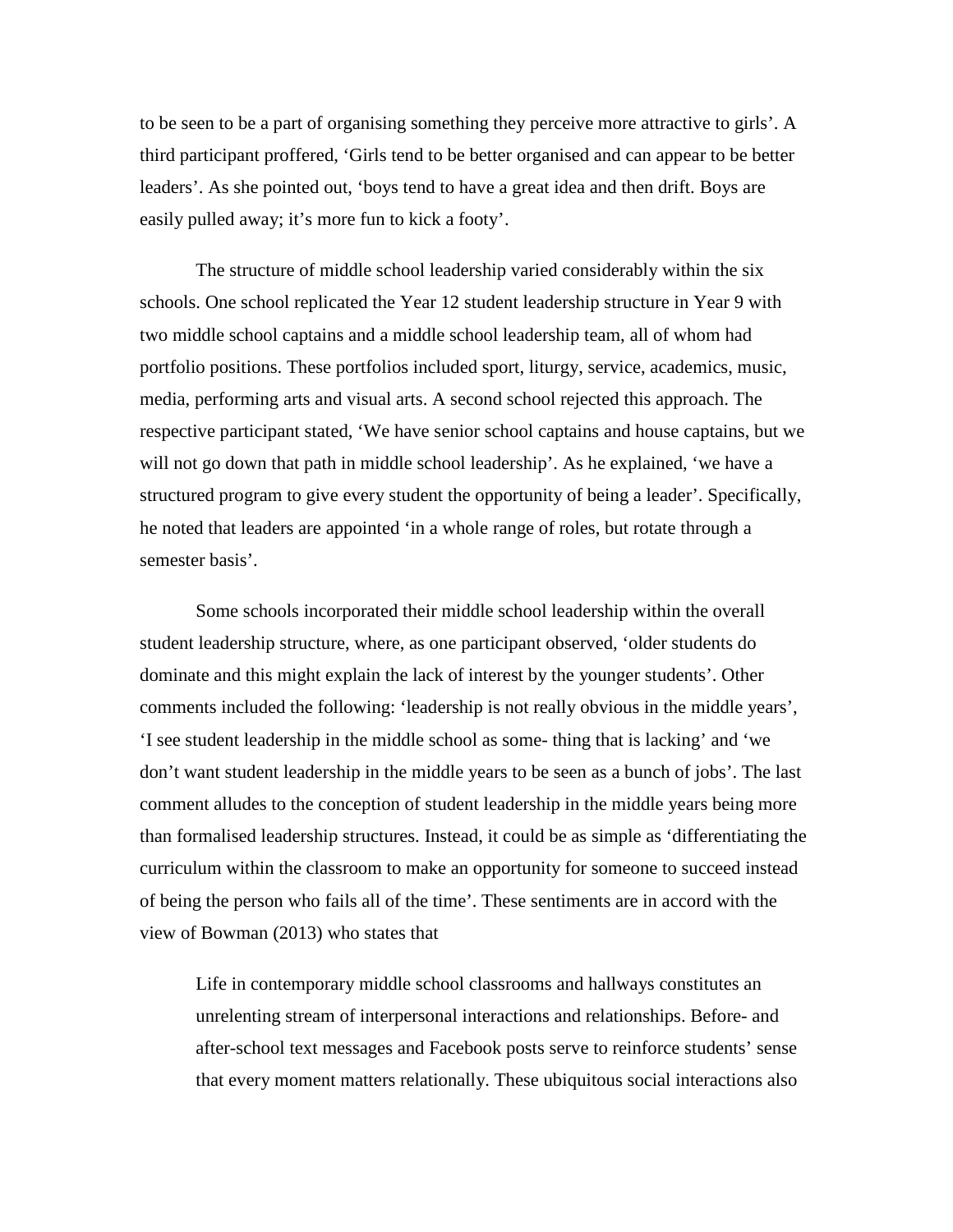serve to reveal both the promise and power of creating vibrant leadership connections in the smallest of everyday, ordinary moments. (p. 60)

The participants in the study commented on the frequency with which leadership opportunities were presented informally in the classroom. Bowman (2013) also points to the 'dialogue in the contemporary classroom' (p. 61) as being a perfect vehicle for students to share the things that matter most to them and to learn from others. Such conversations provide a unique opportunity for students to develop the important leadership skill of 'listen(ing) to others intently, frame others' core concerns, and advance the other person's interests through dialogue' (Bowman, 2013, p. 61). One participant noted that student leadership was about giving 'every kid a chance to lead in some way', so the informal opportunities extant in the middle school classroom for students to develop their leadership skills are important.

The above discussion reinforces the observation that student leadership structures in the middle years operate both formally and informally. Those formal, more overt, structures tend to operate on a hierarchical basis with senior students taking the lead. The informal structures, being more covert, tend to arise organically and provide an opportunity for students who may not necessarily opt to exercise leadership in the formal structure.

#### *Holistic development of middle year students*

Participants remarked on the importance of 'growing leaders', both those in leadership positions and within the wider student body. One participant commented that 'the earlier you grow a person the better they will be'. Moreover, it was pointed out that all students should be provided with opportunities 'to be involved as opposed to being a bystander'. Groundwater-Smith (2011) points to the United Nations Convention on the Rights of the Child (1989) in arguing for student voice to be heard on all matters that affect them. However, the power differential that favours adults to the detriment of students (Mitra, 2005) influences the degree of authenticity imbued in the student voice. Shier (2001) indicates student participation may occur at one of five levels, including (1) children are listened to, (2) children are supported in expressing their views, (3)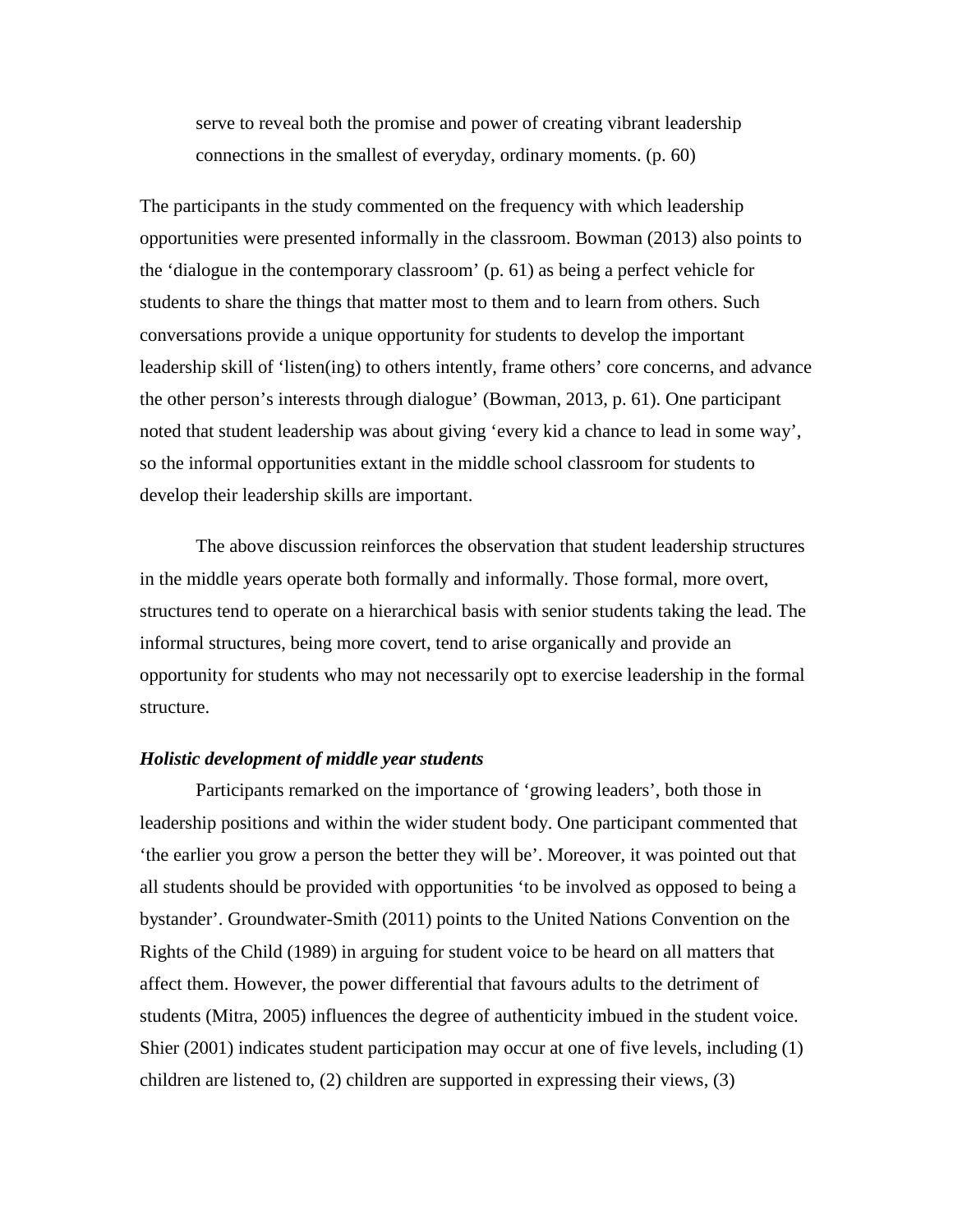children's views are taken into account, (4) children are involved in the decision-making process and (5) children share power and responsibility for decision-making. Shier further contends that at each of these levels, there are three stages of commitment: 'openings', 'opportunities' and 'obligations'. An opening is described as occurring when there is a sense of readiness to participate, but it is only considered an opening because the opportunity for it to happen may not be available. An opportunity occurs when the needs are met (resources, skills and knowledge) for the young person to participate at that level. An obligation exists when the organisation has a specific policy or mode of operation that supports the young person to participate at the level. In line with this premise, it needs to be pointed out that in the current research only school leaders were interviewed. There is a considerable need for the student voice to be considered in discussions about student leadership (Dempster & Lizzio, 2007), and it is the intent of the authors to include student voice in future research on the topic of student leadership in the middle years.

A strong theme to emerge from the discussion with the participants about their role as middle school leaders, and has been alluded to previously, was the notion of student leadership contributing to the growth of the students. One participant commented that student leadership was perhaps more important in the middle years than in other areas of the school. To this end, student leadership was important, but perhaps not as valued in the middle years as much as it needed to be. A number of participants commented on the degree to which they sought the opinions of the student leaders about a range of different issues. One participant remarked that student leadership needed to be 'inclusive rather than exclusive where you just pick the leaders'. As she pointed out,

There's got to be a chance for everybody to shine because what can happen is the same leaders go through from year 7 to year 12. Nobody else gets a chance so they give up. There's got to be lots of opportunity for people to show their leadership in lots of different ways and there's got to be acknowledgement of that.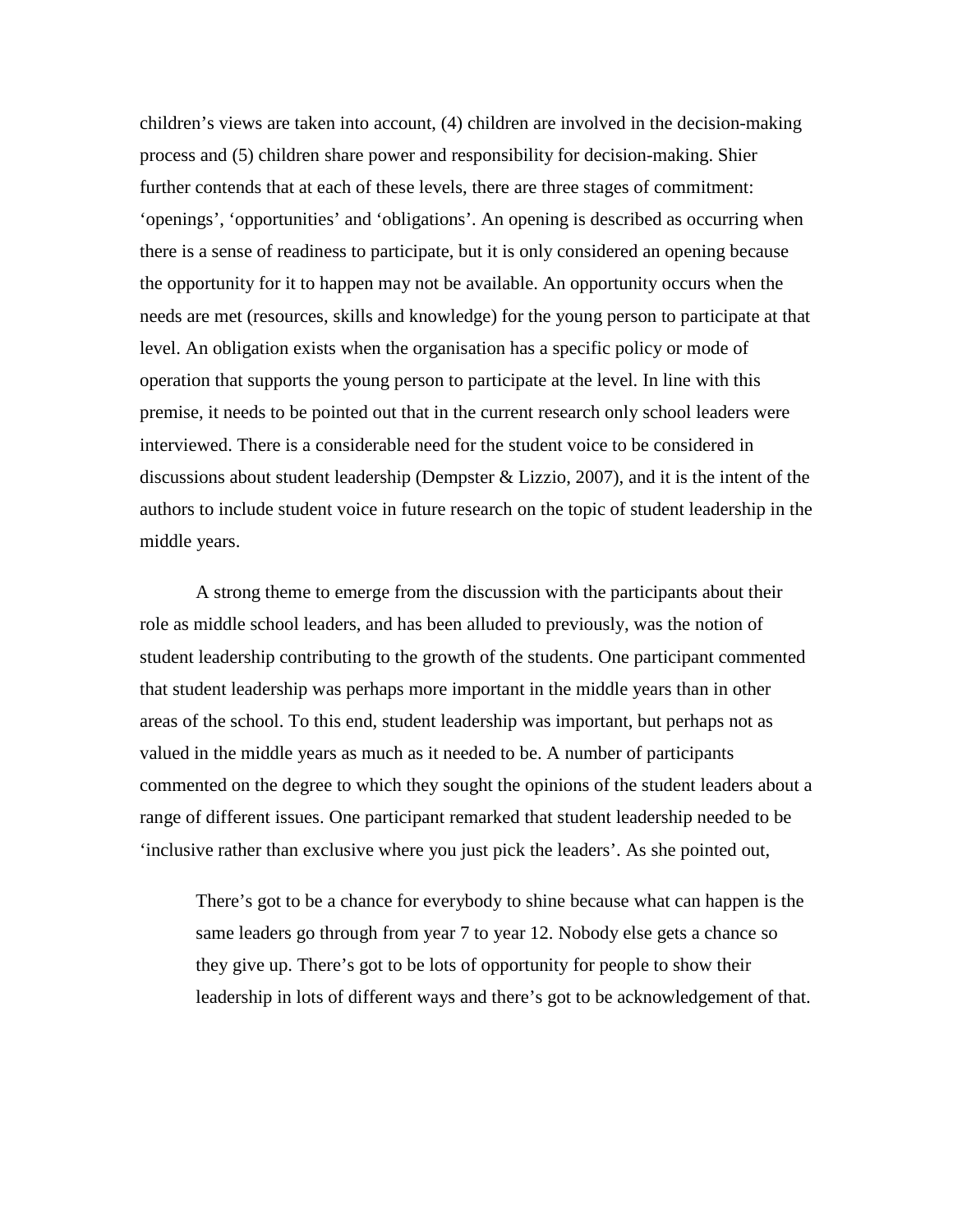The following comment from this same participant perhaps best encapsulates the sentiments of the participants with respect to the important role of student leadership in the holistic development of the middle year student:

Leadership in year 7 is about turning them into good citizens, respectful, to have empathy, to be people who have a positive outlook on life . . . Once they start treating people well and are then treated well – that's what a good leader does – they are someone who looks after people well.

### **Conclusion and recommendations**

The purpose of the research was to gain an insight into the nature of student leadership in the middle years. The participants in the study provided wonderful insights into their own perspectives of student leadership, in the broadest sense, and, more specifically, the type of opportunities that were necessary for students in the middle years. It is clear that student leadership in the middle years is different to that in the senior years, and this is rightly so. While it might be tentatively concluded that leadership in the senior years is quite similar in structure, student leadership in the middle years can vary significantly between schools. In some instances, the contrast is quite stark. For example, in the senior years, leadership opportunities tend to be limited to the senior elected student leaders, whereas, as exemplified in one school in the study, all of the students in the middle years were expected to take on a leadership role. In other schools, there were very limited opportunities for middle year students to exercise formal leadership roles, and where these opportunities existed, the students tended to defer to their senior school counterparts. The question therefore remains: If middle year students are expected to take on substantial leadership positions in their senior years of schooling, then what experiences are required in the middle years? The authors' first recommendation is that further research be undertaken as to develop a more comprehensive understanding of the nature of middle school student leadership.

The authors also believe that there is need for schools to provide a 'continuum of opportunities', commencing in primary school and progressing through the middle years, in order to prepare students for leadership in their final years of schooling and beyond.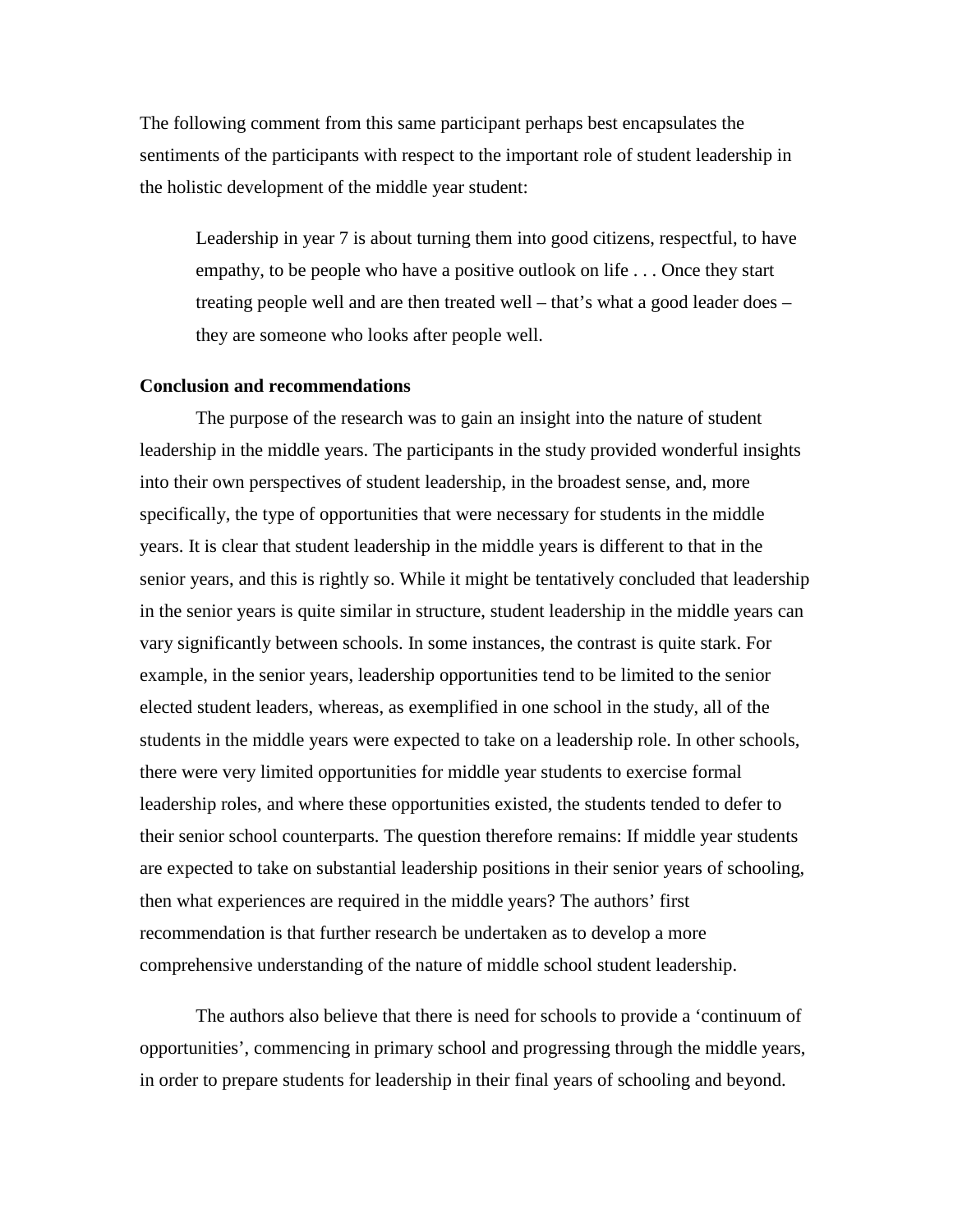These opportunities should be age-appropriate and scaffolded in order that students continually build on their leadership skills. A 'one-size-fits-all' approach to student leadership neglects the unique needs of the students at different age levels. The authors' second recommendation is that further research be conducted to identify important opportunities that students require to develop their leadership skills as they progress through their formal primary, middle school and senior secondary schooling.

A further finding from the research is the important role that key adult school mentors, particularly the principal, play in fostering leadership opportunities for students in the middle years. Unless there is such adult support, these leadership opportunities will not eventuate. Moreover, what is apparent from the research is the informal nature of many of the opportunities that occur for middle year students. Often, they are unplanned, arising inadvertently in the general class- room environment. Aligned to the informal nature of student leadership in the middle years is the sense that such leadership contributes to the overall growth of the individual. The authors' third recommendation is that teachers in the middle years be mindful of the many informal occasions that might arise in which students can exercise leadership. Student leadership in these years is seen as being focused on holistic student development and being inclusive of all students. Hence, adult mentors play a critical role in the development of leadership skills in middle year students. The influence of adults is threefold: adults are role models, mentors and facilitators who provide opportunities for students. The authors' fourth recommendation is that principals ensure appropriate teachers have, as part of their role description, the responsibility for mentoring students in leadership.

This research sought the perspectives of principals and middle school leaders with respect to student leadership in the middle years. Their insights have been valuable in forming a sense of how student leadership in these years is similar to, and different from, that in other phases of schooling. As with other research in the area of student leadership, the voice of students is often lacking. While the participants were fulsome in their accounts, they provided an adult conception of leader- ship. The authors' fifth and final recommendation is that further research be conducted to explore student conceptions of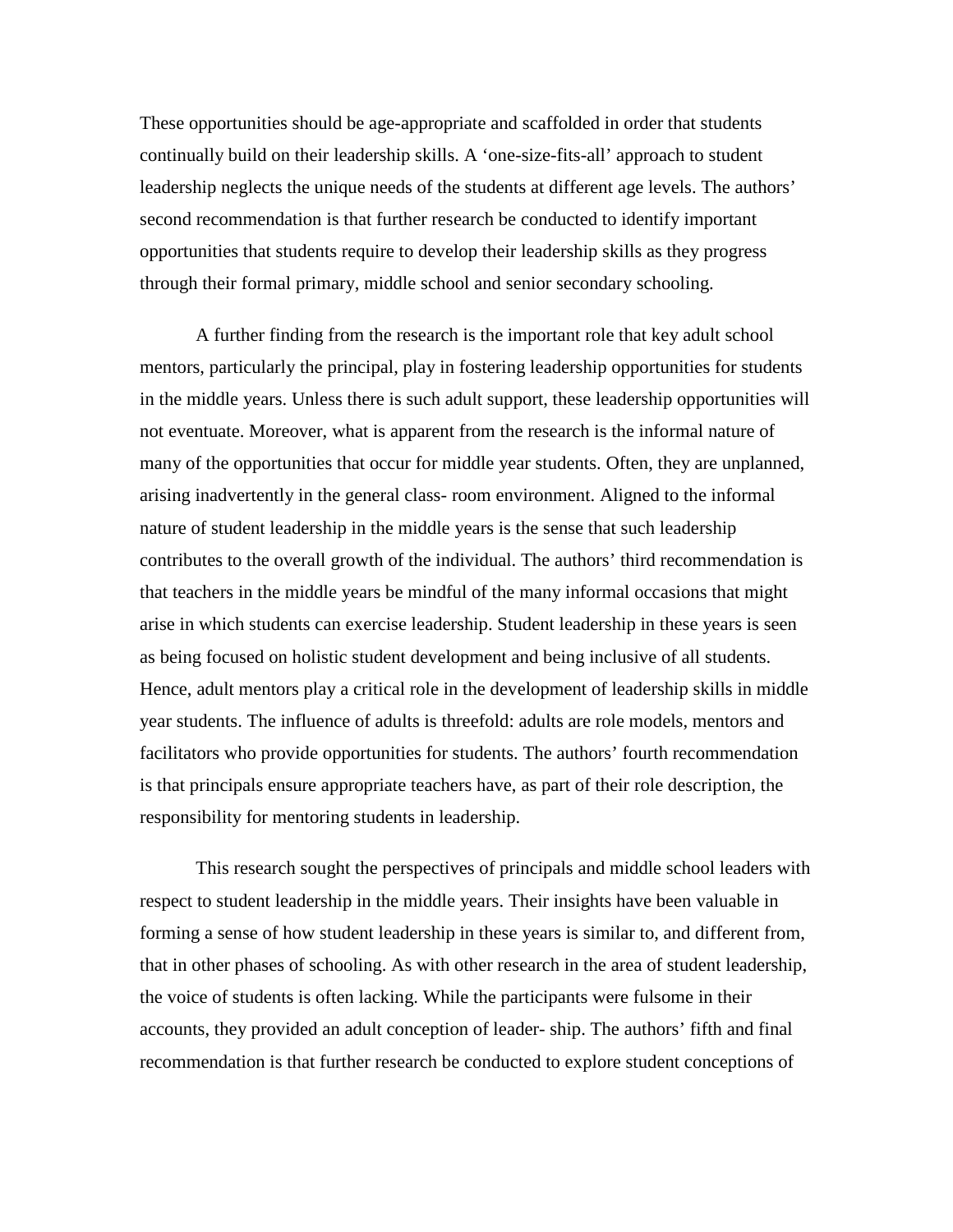leadership in the middle years, especially the type of leadership opportunities that students desire.

Student leadership is important. Moreover, the research has reinforced the critical need to remember students in the middle years. Student leadership in the middle years can occur in a variety of different ways and settings. As one participant commented

You might think of leaders as those who represent the school but what about the kid who turns up every day to (help out with) the school performance, even though they are not very talented. They show absolute resilience in turning up every day and taking on a role and perhaps they are encouraging everybody else . . . They need to know that everything they do is important so that in later life they still need to make a contribution because (life) is all about contributing.

If students are to enter the senior years of schooling, and indeed, adult life beyond school, it is critical that they receive multiple opportunities to develop leadership skills. Such leadership opportunities can equip students with the requisite skills to positively contribute to society.

#### **Funding**

The author(s) received no financial support for the research, authorship and/or publication of this article.

#### **References**

Appleton, I. (2002). Fostering leadership. *Learning Matters*, *7*, 18–20.

- Archard, N. (2012). Student leadership development in Australian and New Zealand secondary girls' schools: A staff perspective. *International Journal of Leadership in Education: Theory and Practice*, *15*, 23–47. doi:10.1080/13603124.2011.605472
- Berg, B. (2007). *Qualitative research methods for the social sciences*. Boston, MA: Pearson Education.
- Bowman, R. F. (2013). Learning leadership skills in middle school. *The Clearing House: A Journal of Educational Strategies, Issues and Ideas*, *86*, 59–63.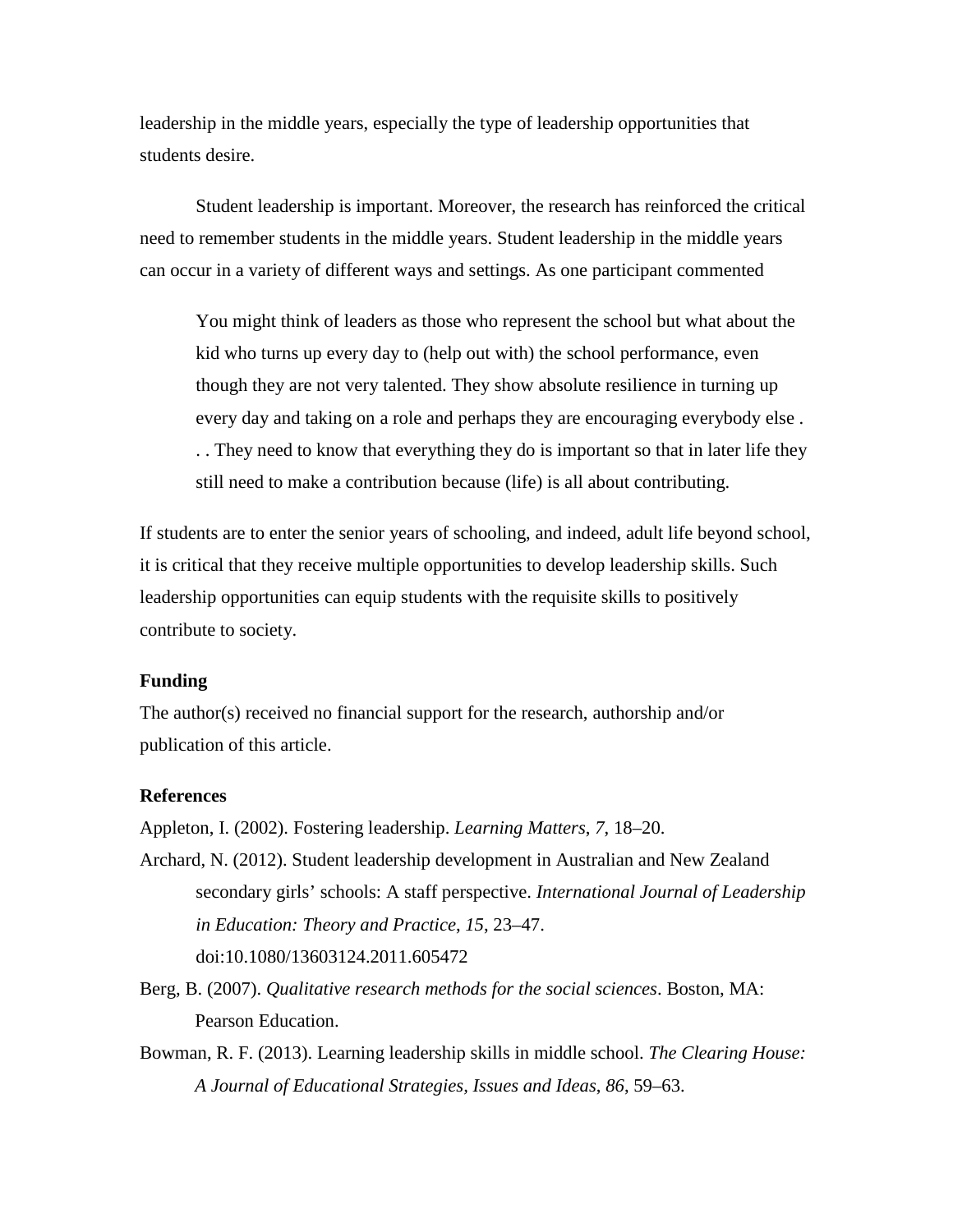- Buscall, D., Guerin, K., Macallister, H., & Robson, M. (1994). Student leadership: Where is it at in our schools? *The Practising Administrator*, *16*, 30–34.
- Carey, P. (1994). Student councils, youth programs and critical theory. *Connect*, *89*, 15– 19.
- Chapman, J., & Aspin, D. (2001). Schools and the learning community: Laying the basis for learning across the lifespan. In D. S. Aspin, J. D. Chapman, M. Hatton, & Y. Sawano (Eds.), *International handbook on lifelong learning part 2* (pp. 405–446). Dordrecht, The Netherlands: Kluwer Academic Publishers.
- Chappell, S. (2012). School leadership: Peer activity leaders, SRC, systems, etc. *Connect*, *10*, 194– 195.
- Collins, J. (2005). *Good to great and the social sectors*. Boulder, CO: Self-Published.
- Conn, C. (2014). Reviewing student leadership A new journey for one school! *Connect*, *205*, 3–5.
- Crotty, M. (1998). *The foundations of social research: Meaning and perspective in the research process*. Crows Nest, Australia: Allen & Unwin.
- Culver, M. (2009). *Applying servant leadership in today's schools* (2nd ed.). Larchmont, NY: Eye on Education.
- Dawkins, P. (2008). *Melbourne declaration on educational goals for young Australians*. Melbourne: Ministerial Council on Education, Employment, Training and Youth Affairs.
- Dempster, N., & Lizzio, A. (2007). Student leadership: Necessary research. *Australian Journal of Education*, *51*, 276–285.
- Dugan, J. P., & Komives, S. R. (2007). *Developing leadership capacity in college students: Findings from a national study* (A Report from the Multi-Institutional Study of Leadership). College Park, MD: National Clearinghouse for Leadership Programs.
- Freeborn, S. (2000). School captains: School and community expectations. *The Practising Administrator*, *4*(3), 18–19.
- Gordon, S. (1994). Encouraging student leadership. *International Schools Journal*, *14*, 43–51.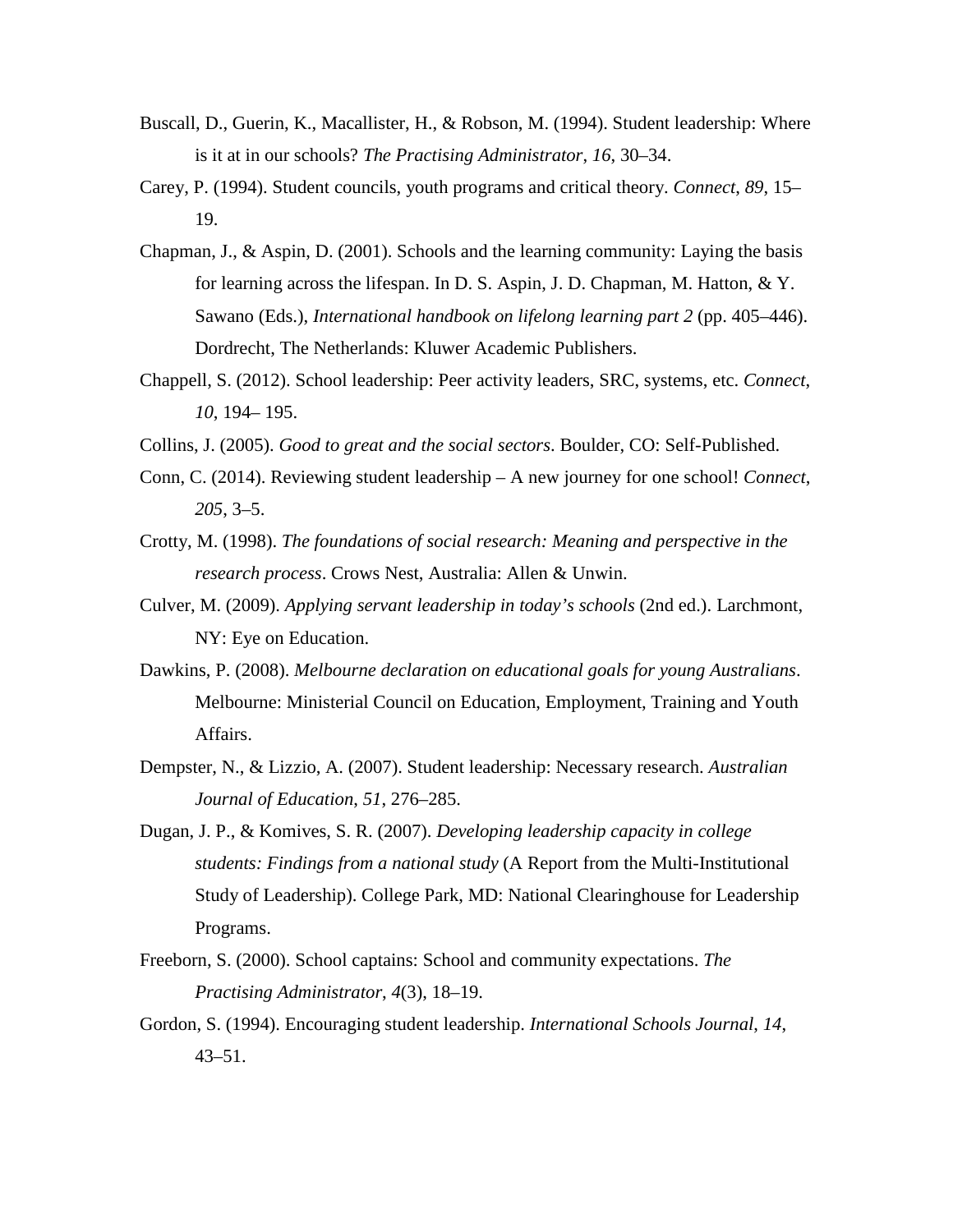- Greenleaf, R. (1977). *Servant leadership: A journey into the nature of legitimate power and greatness*. New York, NY: Paulist Press.
- Groundwater-Smith, S. (2011). Concerning equity: The voice of young people. *Leading & Managing*, *17*, 52–65.
- Hart (1992). *Children's participation from tokenism to citizenship* (Innocenti Papers 4). Florence, Italy: UNICEF.
- Hawkes, T. (1999). Conversations. *Independence*, *24*, 21–24.
- Hay, I., & Dempster, N. (2004). *Student leadership development through general classroom activities*. Retrieved from http://hdl.handle.net/10072/2080
- Hine, G. S. C. (2013). Student leadership experiences: A case study. *Leading & Managing: Journal of the Australian Council for Educational Leaders*, *19*, 32–50.
- Hine, G. S. C., & Lavery, S. D. (2015). The role of the primary school principal in developing student leadership. *eJournal of Catholic Education in Australasia*, *2*,  $1-25$ .
- Keefe, M., & Andrews, D. (2011). Students' perspectives on leadership: Interpretations of symbolic, social and cultural capital. *Leading & Managing*, *17*, 21–35.
- Lavery, S. (1999). Developing school-based student leadership. *Catholic School Studies*, *72*, 12–15.
- Lavery, S. (2007). Christian service learning does it make a difference? *Journal of Religious Education*, *55*(1), 50–53.
- Lavery, S. D., & Hine, G. S. C. (2012). Principals: Catalysts for promoting student leadership. *Principal Matters*, 10–12.
- Lavery, S. D., & Hine, G. S. C. (2013). Catholic school principals: Promoting student leadership. *Journal of Catholic Education*, *17*, 41–66. Retrieved from http://digitalcommons.lmu.edu/ce/vol17/iss1/3
- Mardon, M. (1999, Autumn). Learning to lead. *Independence*, pp. 21–24.
- Marzano, R., Waters, T., & McNulty, B. (2005). *School leadership that works*. Alexandra, VA: Hawker Brownlow.
- McNae, R. (2011). Student leadership in secondary schools: The influence of school context on young women's leadership perceptions. *Leading and Managing*, *17*,  $36 - 51$ .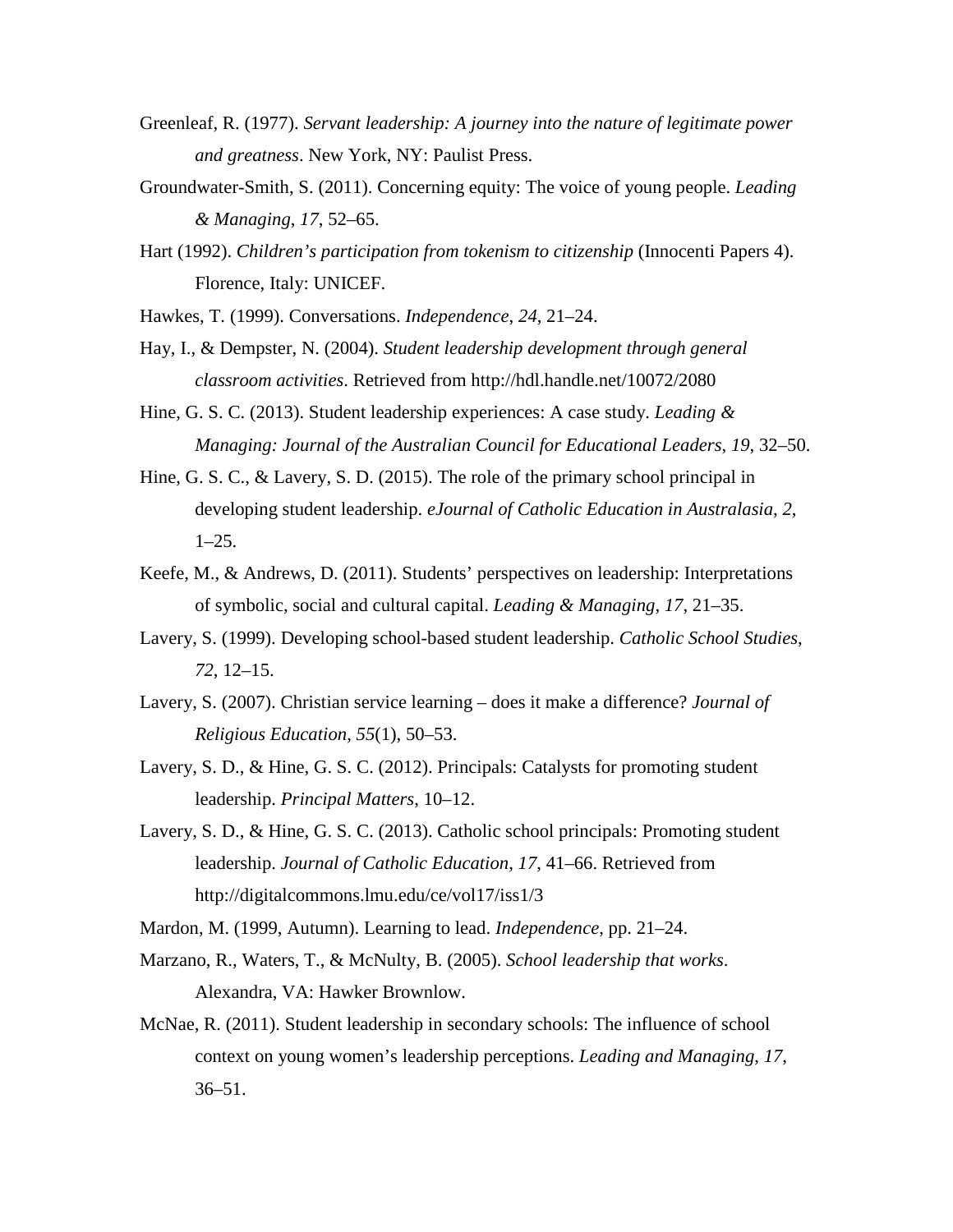- Miles, M. B., & Huberman, A. M. (1994). *Qualitative data analysis* (2nd ed.). Thousand Oaks, CA: SAGE Publications.
- Mitra, D. L. (2005). Adults advising youth: Leading while getting out of the way. *Educational Administration Quarterly*, *41*, 520–553. doi:10.1177/0013161X04269620
- Myers, T. (2005). Developing a culture of student leadership. *Teacher*, *155*, 26–29.
- National Middle School Association. (1995). *This we believe: Developmentally responsive middle level schools: A position paper of National Middle School Association.* Columbus, OH: National Middle School Association.
- Neuman, W. (2006). *Social research methods qualitative and quantitative approaches*. Boston, MA: Pearson Education.
- Office of the United Nations High Commissioner For Human Rights. (1989). *Convention on the Rights of the Child 1990*, opened for signature on 20 November 1989, 1577 U.N.T.S. 3 (entered into force 2 September 1990) (Convention), Article 1.
- Okomo-Okello, F. (2011, December 9). *Treanscendental leadership*. Speech delivered during the launch of the Modular MBA Programat the Strathmore Business Schoold. Retrieved from http://sbs.strathmore. edu/news/transcendentalleadership/
- Patton, M. (1990). *Qualitative Evaluation and research methods* (2nd ed.). Newbury Park, CA: SAGE Publications.
- Rafferty, S. (1997). *Giving children a voice – What next?* Edinburgh, UK: The Scottish Council for Research in Education. Retrieved from Webscre@scre.ac.uk
- Ryan, P. (1997). Education leadership: A personal reflection. In J. MacMahon, H. Neidhart, & J. Chapman (Eds.), *Leading the catholic school* (pp. 204–213). Melbourne, Australia: Spectrum Publications.
- Shier, H. (2001). Pathways to participation: Openings, opportunities and obligations. *Children and Society*, *15*, 107–117.
- Swan, K. (2014). We have a problem we have an Island view of student leadership. *Australian Educational Leader*, *36*(1), 41–45.
- Truss, A.D. (2006). *Developing a leadership program at Como Lake Middle School*. Master of Science Thesis, University of Oregon.